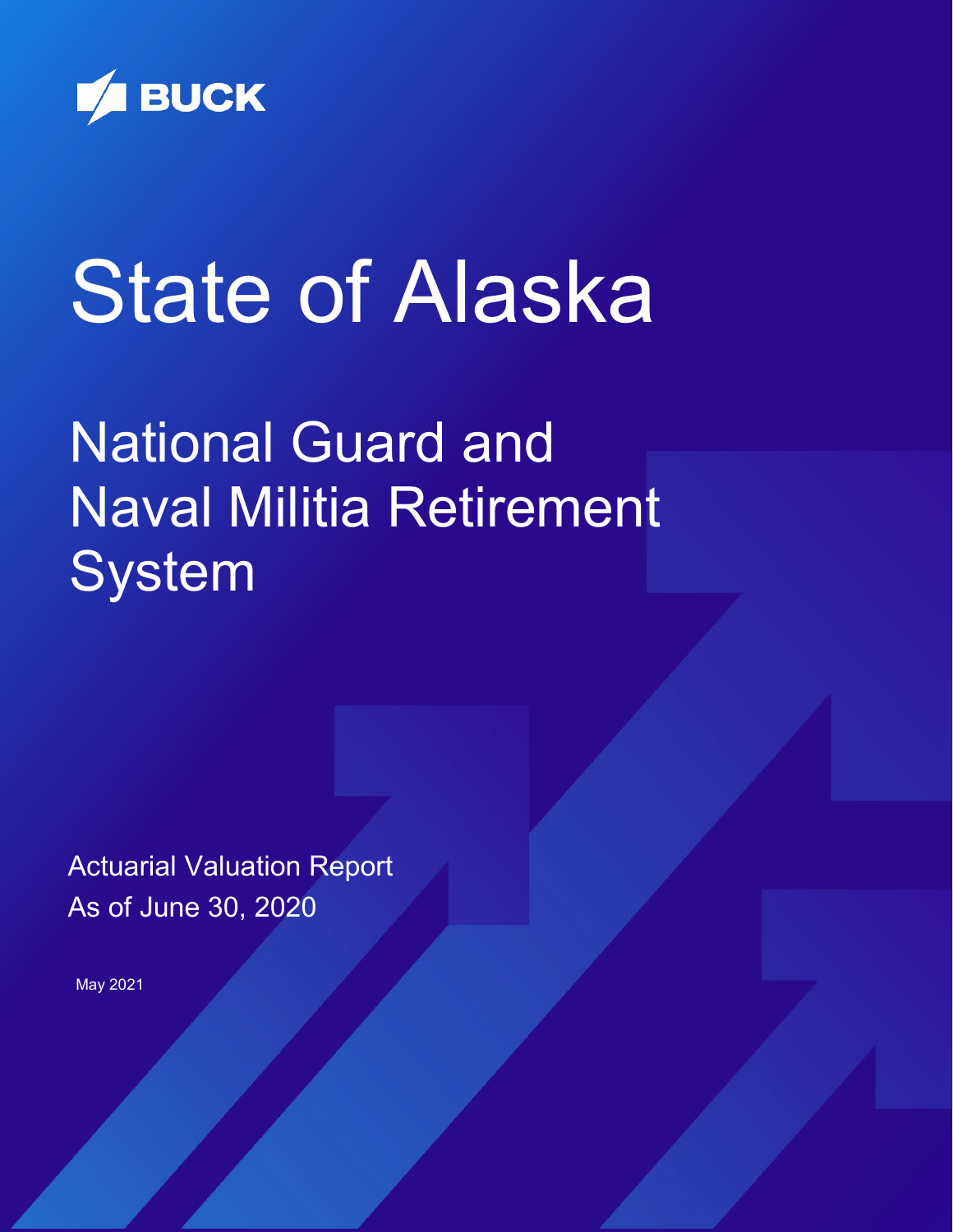

May 20, 2021

State of Alaska The Alaska Retirement Management Board The Department of Revenue, Treasury Division The Department of Administration, Division of Retirement and Benefits P.O. Box 110203 Juneau, AK 99811-0203

## **Certification of Actuarial Valuation**

Dear Members of The Alaska Retirement Management Board, The Department of Revenue and The Department of Administration:

This report summarizes the actuarial valuation results of the State of Alaska National Guard and Naval Militia Retirement System (NGNMRS) as of June 30, 2020 performed by Buck Global, LLC (Buck). This report is an update to the draft report dated February 26, 2021, reflecting minor wording changes.

The actuarial valuation is based on financial information provided in the financial statements audited by KPMG LLP, and member data provided by the Division of Retirement and Benefits as summarized in this report. The benefits considered are those delineated in Alaska statutes effective June 30, 2020. The actuary did not verify the data submitted, but did perform tests for consistency and reasonableness.

All costs, liabilities and other factors under NGNMRS were determined in accordance with generally accepted actuarial principles and procedures. An actuarial cost method is used to measure the actuarial liabilities which we believe is reasonable. Buck is solely responsible for the actuarial data and actuarial results presented in this report. This report fully and fairly discloses the actuarial position of NGNMRS as of June 30, 2020.

The contribution requirements reflect the cost of benefits accruing in the upcoming year, administrative expenses expected to be paid from the trust, and a level dollar amortization of the initial unfunded actuarial accrued liability and subsequent gains/losses over a period of 20 years less average military service of active members. The contribution levels are recommended by the actuary and adopted by the Board each year. This objective is currently being met and is projected to continue to be met. Absent future gains/losses, actuarially determined contributions are expected to remain zero and the funded status is expected to remain at or above 100%.

The Board and staff of the State of Alaska may use this report for the review of the operations of NGNMRS. Use of this report for any other purpose or by anyone other than the Board or staff of the State of Alaska may not be appropriate and may result in mistaken conclusions because of failure to understand applicable assumptions, methods or inapplicability of the report for that purpose. Because of the risk of misinterpretation of actuarial results, you should ask Buck to review any statement you wish to make on the results contained in this report. Buck will not accept any liability for any such statement made without the review by Buck.

Future actuarial measurements may differ significantly from current measurements due to plan experience differing from that anticipated by the economic and demographic assumptions, increases or decreases expected as part of the natural operation of the methodology used for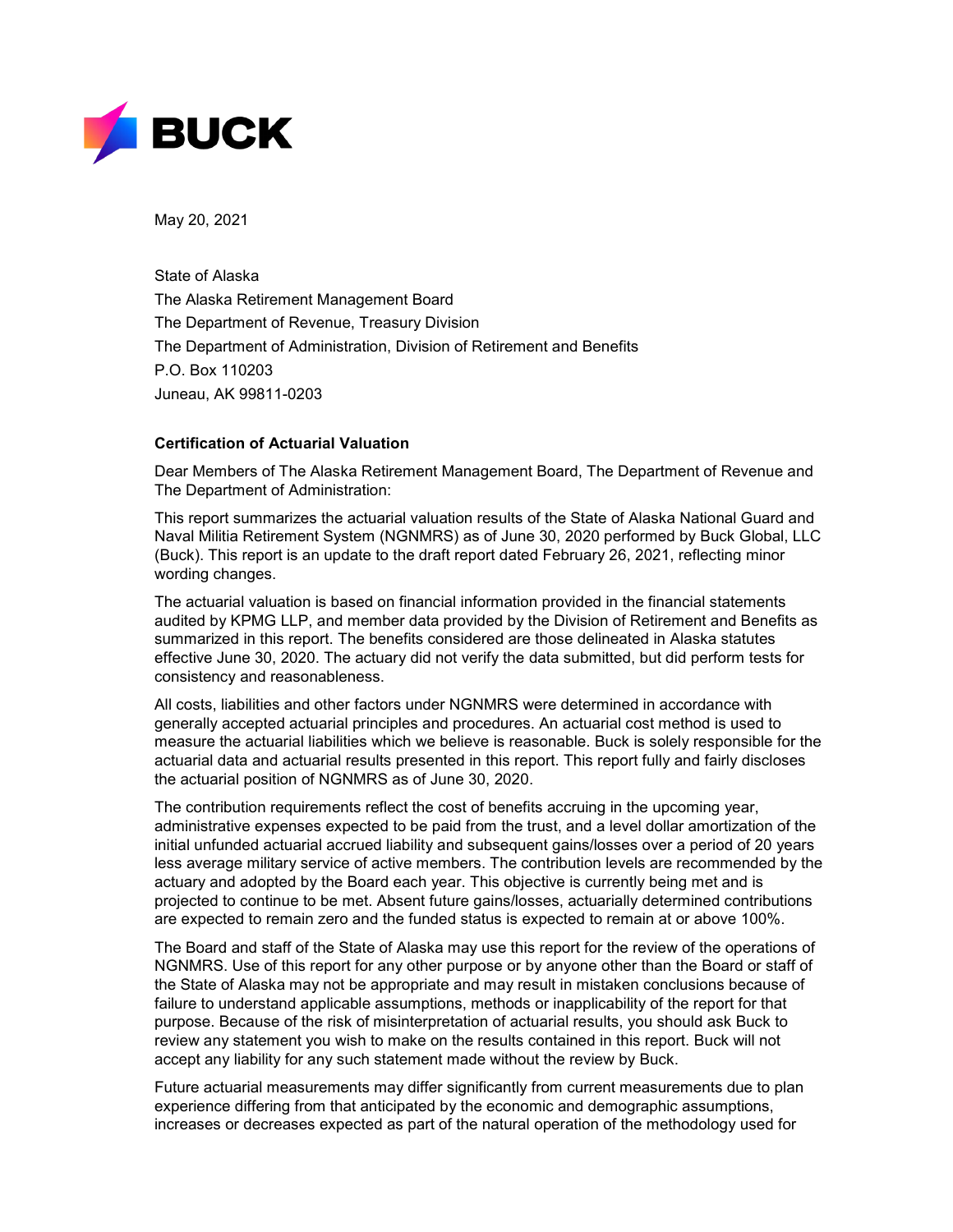these measurements, and changes in plan provisions or applicable law. An analysis of the potential range of such future differences is beyond the scope of this valuation.

In my opinion, the actuarial assumptions used are reasonable, taking into account the experience of the plan and reasonable long-term expectations, and represent my best estimate of the anticipated long-term experience under the plan. The actuary performs an analysis of plan experience periodically and recommends changes if, in the opinion of the actuary, assumption changes are needed to more accurately reflect expected future experience. The last full experience analysis was performed for the period July 1, 2013 to June 30, 2017. Based on that experience study, the Board adopted new assumptions effective beginning with the June 30, 2018 valuation to better reflect expected future experience. A summary of the actuarial assumptions and methods used in this actuarial valuation is shown in Sections 4.2 and 4.3. We certify that the assumptions and methods described in Sections 4.2 and 4.3 of this report meet the requirements of all applicable Actuarial Standards of Practice.

Governmental Accounting Standards Board (GASB) Statement No. 67 (GASB 67) was effective for NGNMRS beginning with fiscal year ending June 30, 2014. A separate GASB 67 report as of June 30, 2020 has been prepared. We have also prepared the member data tables shown in Section 3 of this report for the Statistical Section of the CAFR, as well as the summary of actuarial assumptions and analysis of financial experience for the Actuarial Section of the CAFR. Please see our separate GASB 67 report for other information needed for the CAFR.

#### **Assessment of Risks**

Actuarial Standard of Practice No. 51 (ASOP 51) applies to actuaries performing funding calculations related to a pension plan. See Section 5 of this report for further details regarding ASOP 51.

#### **Use of Models**

Actuarial Standard of Practice No. 56 (ASOP 56) provides guidance to actuaries when performing actuarial services with respect to designing, developing, selecting, modifying, using, reviewing, or evaluating models. Buck uses third-party software in the performance of annual actuarial valuations and projections. The model is intended to calculate the liabilities associated with the provisions of the plan using data and assumptions as of the measurement date under the funding methods specified in this report. The output from the third-party vendor software is used as input to internally developed models that apply applicable funding methods and policies to the derived liabilities and other inputs, such as plan assets and contributions, to generate many of the exhibits found in this report. Buck has an extensive review process in which the results of the liability calculations are checked using detailed sample life output, changes from year to year are summarized by source, and significant deviations from expectations are investigated. Other funding outputs and the internal models are similarly reviewed in detail and at a higher level for accuracy, reasonability, and consistency with prior results. Buck also reviews the third-party model when significant changes are made to the software. This review is performed by experts within Buck who are familiar with applicable funding methods, as well as the manner in which the model generates its output. If significant changes are made to the internal models, extra checking and review are completed. Significant changes to the internal models that are applicable to multiple clients are generally developed, checked, and reviewed by multiple experts within Buck who are familiar with the details of the required changes.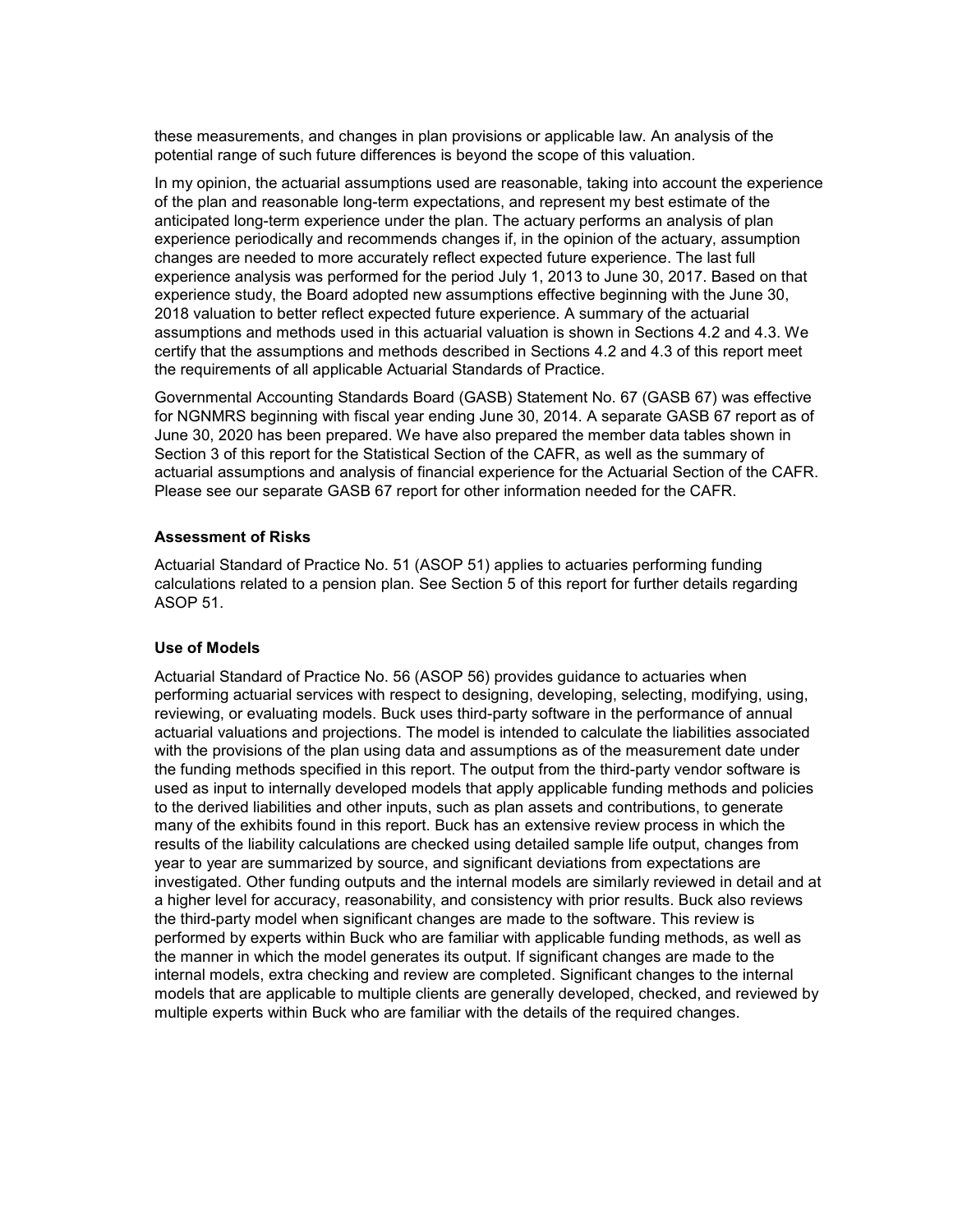This report was prepared under my supervision and in accordance with all applicable Actuarial Standards of Practice. I am a Fellow of the Society of Actuaries, an Enrolled Actuary, a Fellow of the Conference of Consulting Actuaries and a Member of the American Academy of Actuaries. I meet the Qualification Standards of the American Academy of Actuaries to render the actuarial opinions contained herein.

I am available to discuss this report with you at your convenience. I can be reached at (602) 803- 6174.

Respectfully submitted,

SCKR

David J. Kershner, FSA, EA, MAAA, FCA Principal Buck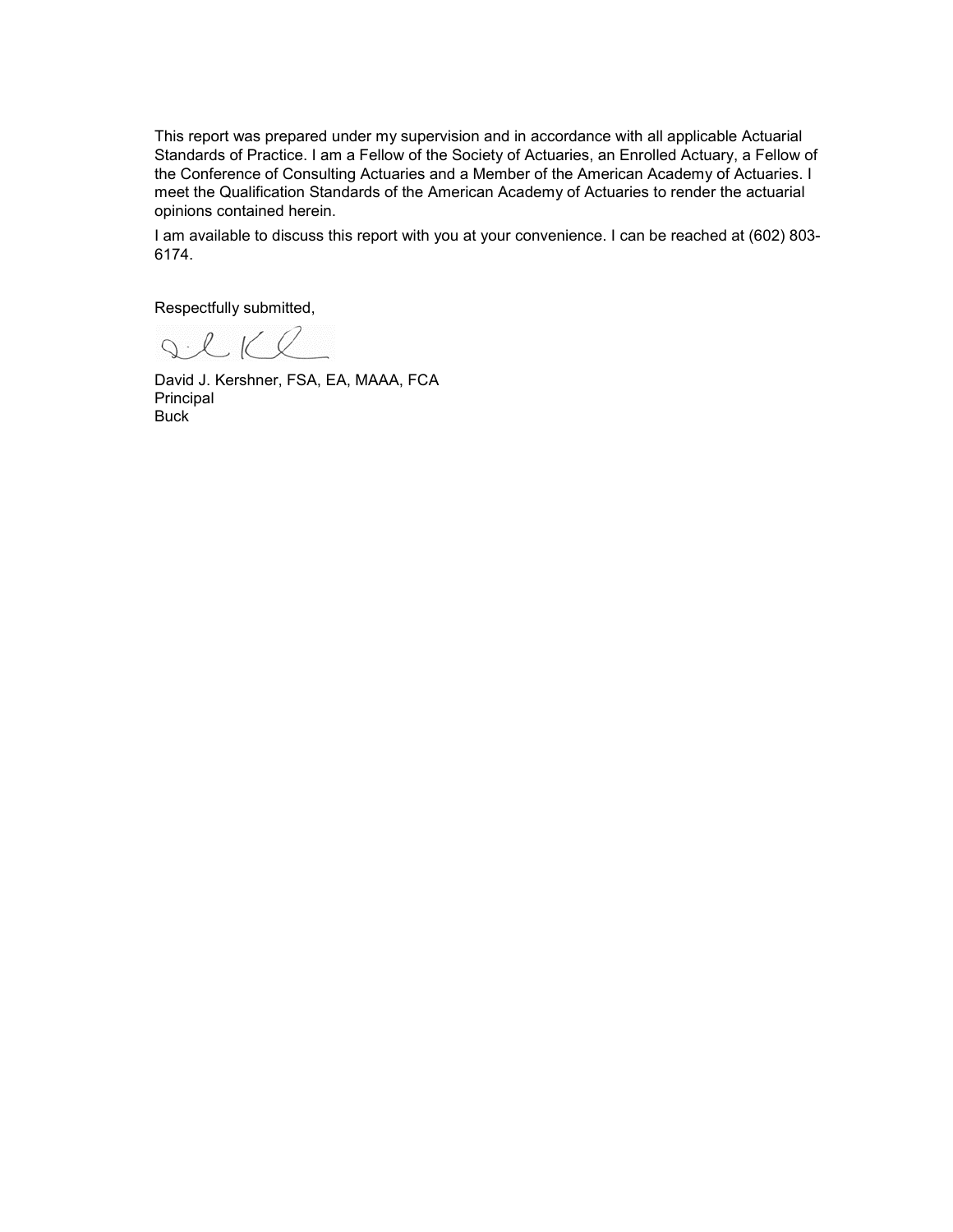# **Contents**

| Section 3.2(a): Age and Service Distributions of Active Members - All Actives14    |  |
|------------------------------------------------------------------------------------|--|
| Section 3.2(b): Age and Service Distributions of Active Members - Air Actives 15   |  |
| Section 3.2(c): Age and Service Distributions of Active Members - Army Actives  16 |  |
| Section 3.2(d): Age and Service Distributions of Active Members - Navy Actives 17  |  |
|                                                                                    |  |
|                                                                                    |  |
|                                                                                    |  |
| Section 4.2: Description of Actuarial Methods and Valuation Procedures21           |  |
|                                                                                    |  |
|                                                                                    |  |
|                                                                                    |  |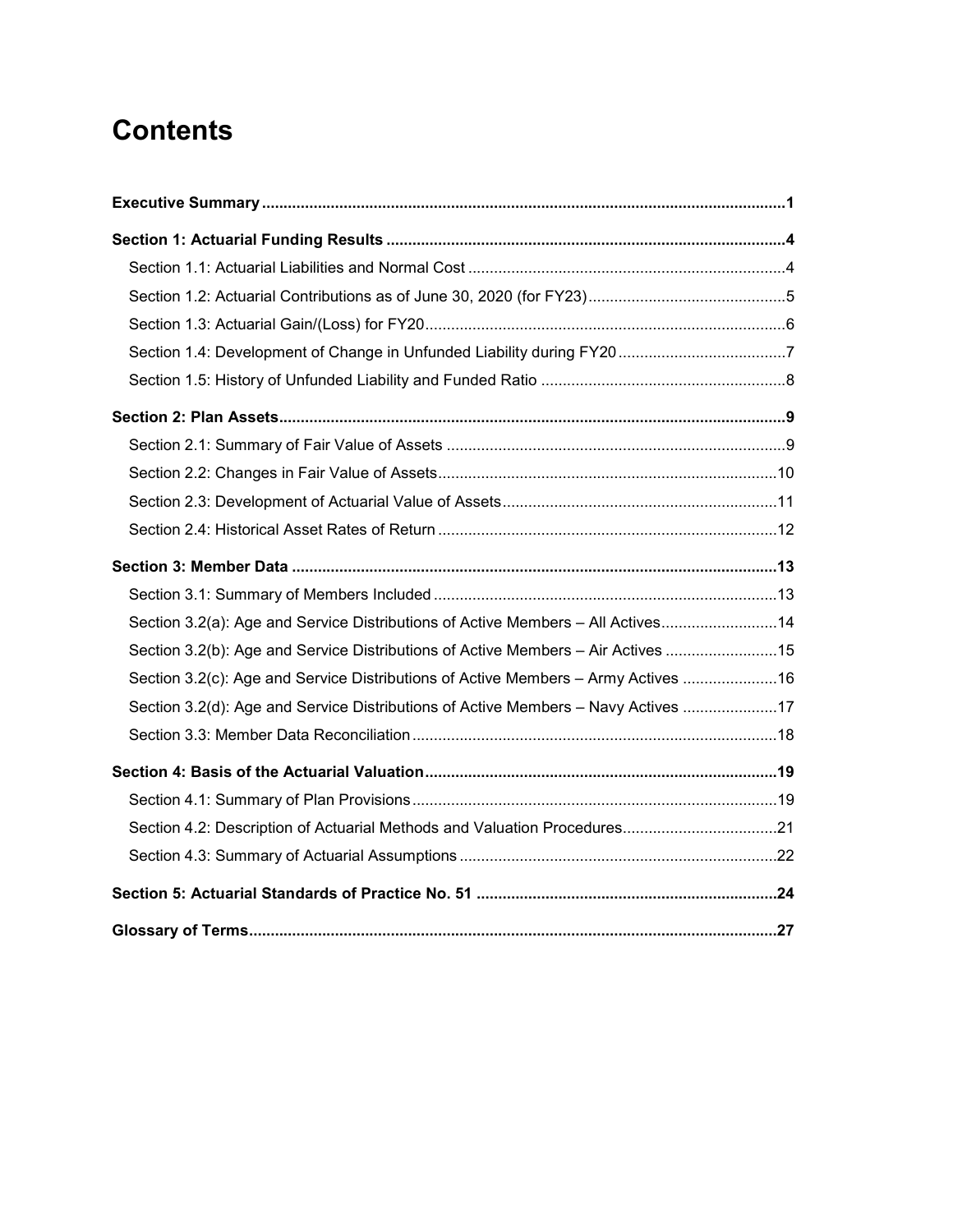# <span id="page-5-0"></span>**Executive Summary**

## **Overview**

The State of Alaska National Guard and Naval Militia Retirement System (NGNMRS) provides pension benefits to the National Guard, naval militia and other eligible members. The Commissioner of the Department of Administration is responsible for administering the plan. The Alaska Retirement Management Board has fiduciary responsibility over the assets of the plan. This report presents the results of the actuarial valuation of NGNMRS as of the valuation date of June 30, 2020.

## **Purpose**

An actuarial valuation is performed on the plan once every two years as of the end of the fiscal year, and roll-forward valuations are performed every other year. The main purposes of the actuarial valuation detailed in this report are:

- 1. To determine the Employer contribution necessary to meet the Board's funding policy for the plan;
- 2. To disclose the funding assets and liability measures as of the valuation date;
- 3. To review the current funded status of the plan and assess the funded status as an appropriate measure for determining future actuarially determined contributions;
- 4. To compare actual and expected experience under the plan during the fiscal year; and
- 5. To report trends in contributions, assets, liabilities, and funded status over the last several years.

The actuarial valuation provides a "snapshot" of the funded position of NGNMRS based on the plan provisions, membership data, assets, and actuarial methods and assumptions as of the valuation date.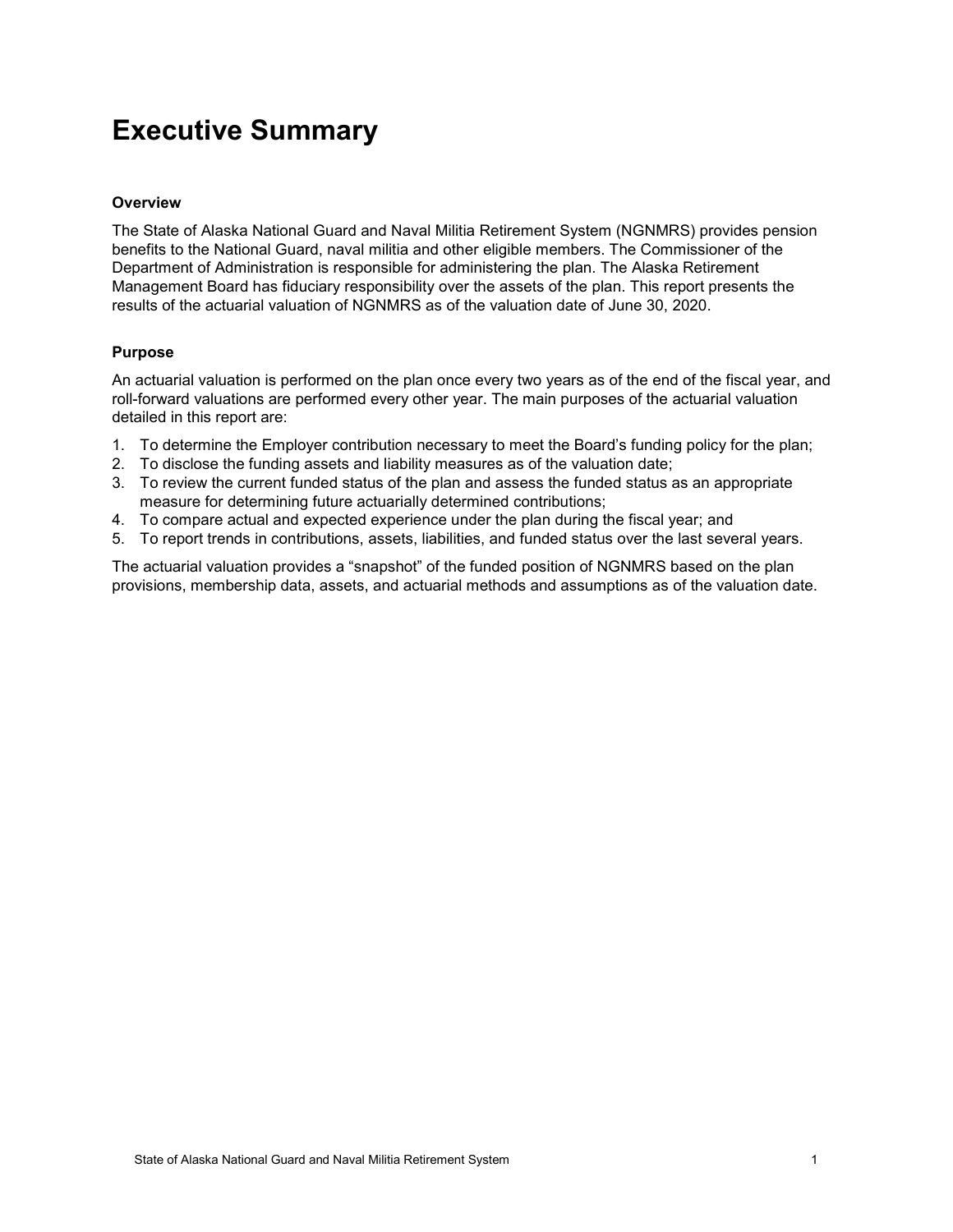## **Funded Status**

Where presented, references to "funded ratio" and "unfunded actuarial accrued liability" typically are measured on an actuarial value of assets basis. It should be noted that the same measurements using market value of assets would result in different funded ratios and unfunded actuarial accrued liabilities. Moreover, the funded ratio presented is appropriate for evaluating the need and level of future contributions but makes no assessment regarding the funded status of the plan if the plan were to settle (i.e. purchase annuities) for a portion or all of its liabilities.

|                | <b>Funded Status as of June 30</b>                                | 2018               | 2020               |
|----------------|-------------------------------------------------------------------|--------------------|--------------------|
|                | a. Actuarial Accrued Liability                                    | \$<br>21,934,014   | \$<br>22,417,247   |
| b <sub>1</sub> | <b>Valuation Assets</b>                                           | 41,031,353         | 43,020,393         |
| C.             | Unfunded Actuarial Accrued Liability, $(a) - (b)$                 | \$<br>(19,097,339) | \$<br>(20,603,146) |
|                | d. Funded Ratio based on Valuation Assets, $(b) \div (a)$         | 187.1%             | 191.9%             |
|                | e. Fair Value of Assets                                           | \$<br>39,418,117   | \$<br>42,095,708   |
| f.             | Funding Ratio based on Fair Value of Assets, $(e) \div (a)$       | 179.7%             | 187.8%             |
|                |                                                                   |                    |                    |
|                | <b>Actuarially Determined Contribution Amounts</b>                | <b>FY21</b>        | <b>FY23</b>        |
|                | a. Normal Cost                                                    | \$<br>483,551      | \$<br>503,140      |
| $b_{-}$        | Past Service Cost                                                 | (2,988,961)        | (3,224,638)        |
| C.             | Expense Load                                                      | 242,000            | 256,000            |
| d.             | Total Annual Contribution, $(a) + (b) + (c)$ , not less<br>than 0 | \$<br>0            | \$<br>0            |

The Actuarially Determined Contribution amount for FY22 based on a roll-forward valuation as of June 30, 2019 was \$0.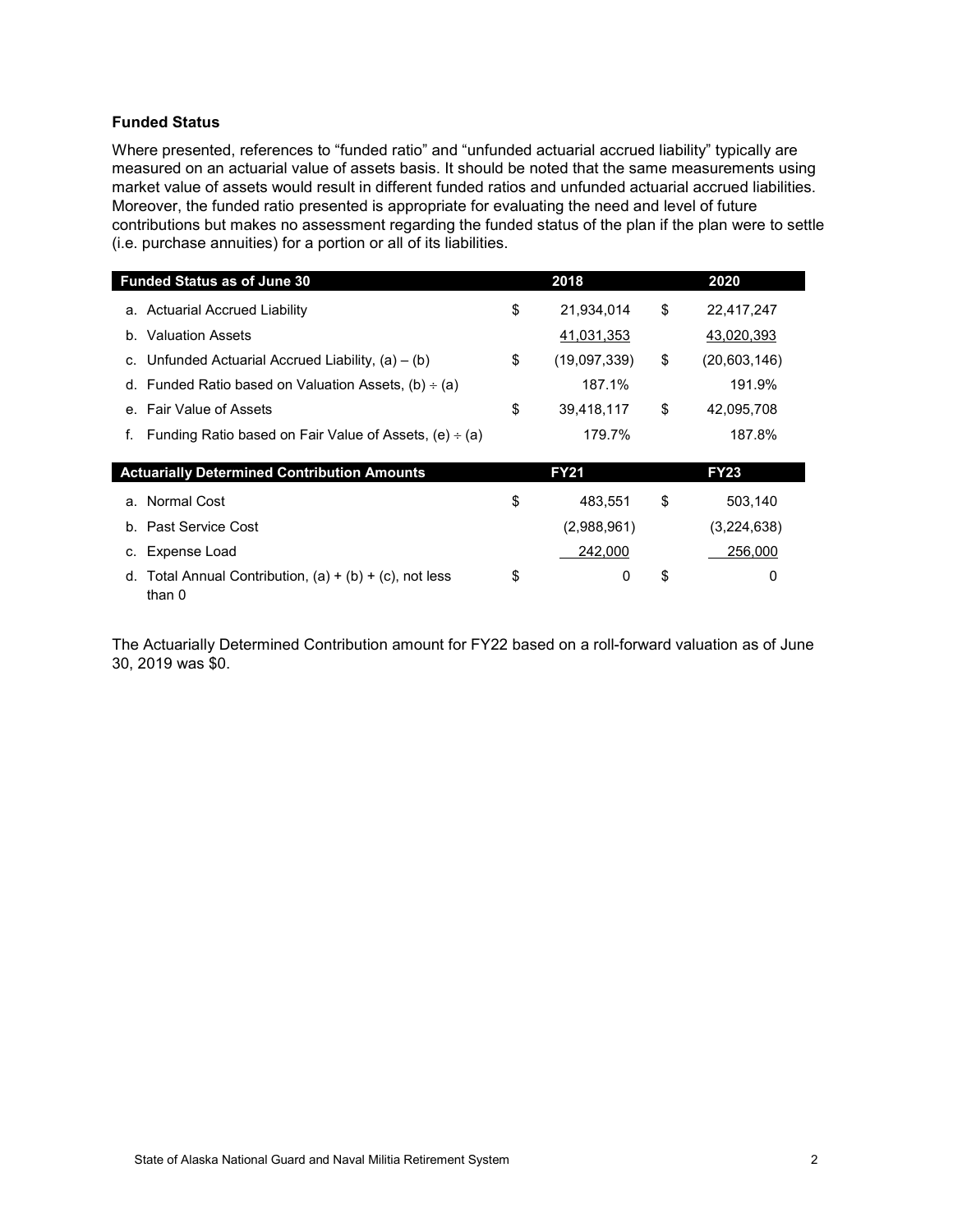The key reasons for the change in funded status are described below:

## **1. Investment Experience**

The approximate investment returns based on fair value of assets were 5.9% for FY19 and 5.3% for FY20, compared to the expected investment return of 7.00% (net of investment expenses). This resulted in market asset losses of approximately \$0.4 million for FY19 and \$0.7 million for FY20. Due to the recognition of investment gains and losses over a 5-year period, the investment returns based on actuarial value of assets were approximately 4.1% for FY19 and 5.1% for FY20.

## **2. Demographic Experience**

Section 3 provides statistics on active and inactive participants. The number of active participants increased from 3,777 at June 30, 2018 to 3,934 at June 30, 2020. The average age of active participants increased from 33.92 to 34.20, and average credited service increased from 6.69 years to 6.87 years.

The number of retirees and QDROs decreased from 752 to 708, and their average age decreased from 59.18 to 58.83.

The number of vested terminated participants increased from 588 to 649, and their average age increased from 56.10 to 57.00.

The overall effect of the demographic experience was a liability gain of approximately \$49,000 (approximately 0.2% of the expected liability).

#### **3. Changes in Methods Since the Prior Valuation**

There were no changes in actuarial methods since the prior valuation.

#### **4. Changes in Assumptions Since the Prior Valuation**

The amount included in the Normal Cost for administrative expenses was changed from \$242,000 at June 30, 2018 to \$256,000 at June 30, 2020.

#### **5. Changes in Benefit Provisions Since the Prior Valuation**

There were no changes in benefit provisions since the prior valuation.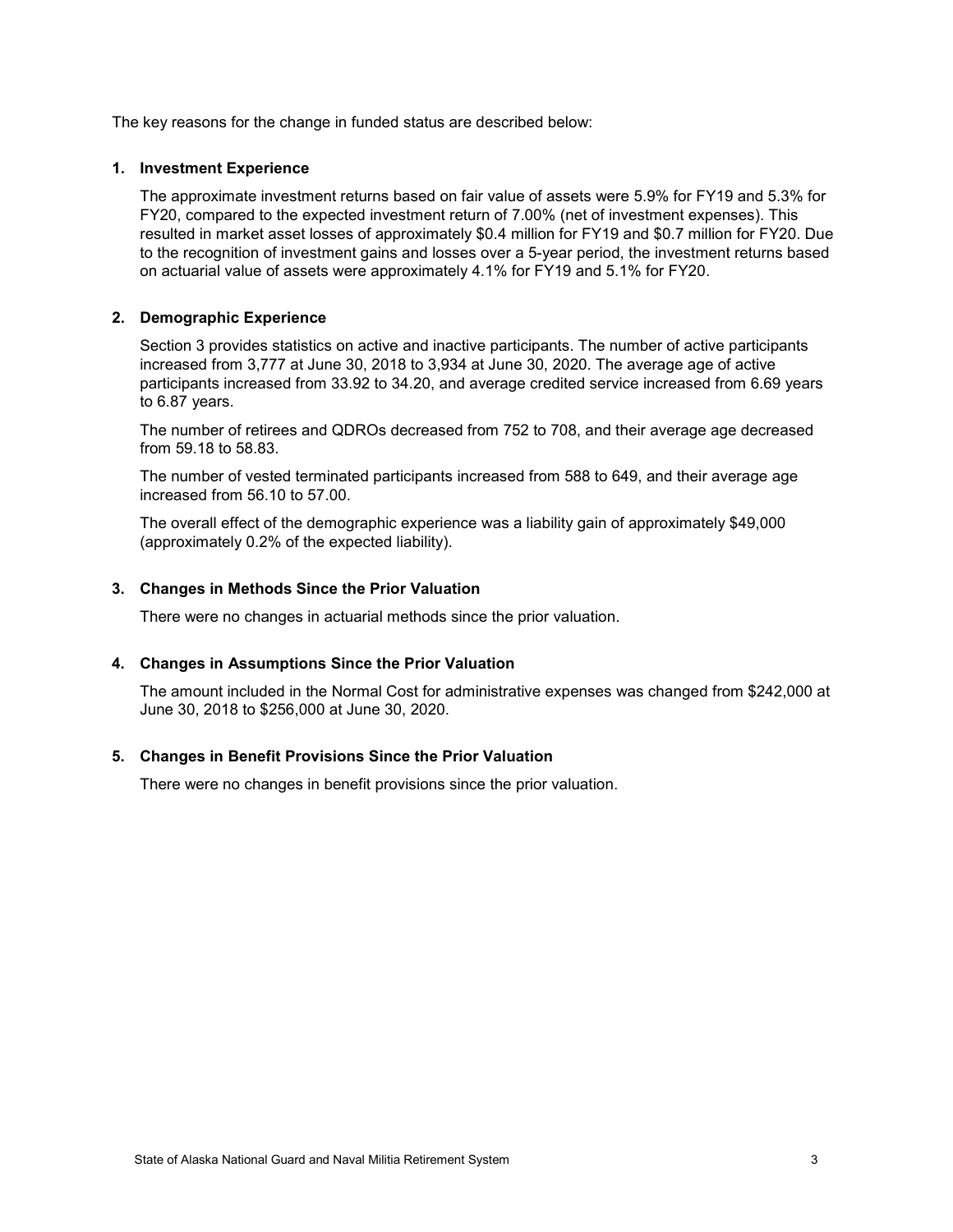# <span id="page-8-0"></span>**Section 1: Actuarial Funding Results**

## <span id="page-8-1"></span>Section 1.1: Actuarial Liabilities and Normal Cost

| As of June 30, 2020           | <b>Present Value</b><br>of Projected Benefits | <b>Actuarial Accrued</b><br><b>Liability</b> |
|-------------------------------|-----------------------------------------------|----------------------------------------------|
| <b>Active Members</b>         |                                               |                                              |
| <b>Retirement Benefits</b>    | \$<br>12,348,831                              | \$<br>9,756,772                              |
| <b>Termination Benefits</b>   | $\mathbf{0}$                                  | 0                                            |
| <b>Death Benefits</b>         | 270,264                                       | 194,224                                      |
| <b>Disability Benefits</b>    | 120,136                                       | 95,473                                       |
| Subtotal                      | \$<br>12,739,231                              | \$<br>10,046,469                             |
| <b>Inactive Members</b>       |                                               |                                              |
| <b>Vested Terminated</b>      | \$<br>6,562,774                               | \$<br>6,562,774                              |
| Retirees (including QDROs)    | 5,808,004                                     | 5,808,004                                    |
| Subtotal                      | \$<br>12,370,778                              | \$<br>12,370,778                             |
| <b>Total</b>                  | \$<br>25,110,009                              | \$<br>22,417,247                             |
| As of June 30, 2020           |                                               | <b>Normal Cost</b>                           |
| <b>Active Members</b>         |                                               |                                              |
| <b>Retirement Benefits</b>    |                                               | \$<br>484,418                                |
| <b>Termination Benefits</b>   |                                               | 0                                            |
| Death Benefits                |                                               | 14,108                                       |
| <b>Disability Benefits</b>    |                                               | 4,614                                        |
| Subtotal                      |                                               | \$<br>503,140                                |
| <b>Expense Load</b>           |                                               |                                              |
| <b>Administrative Expense</b> |                                               | \$<br>256,000                                |
| <b>Total</b>                  |                                               | \$<br>759,140                                |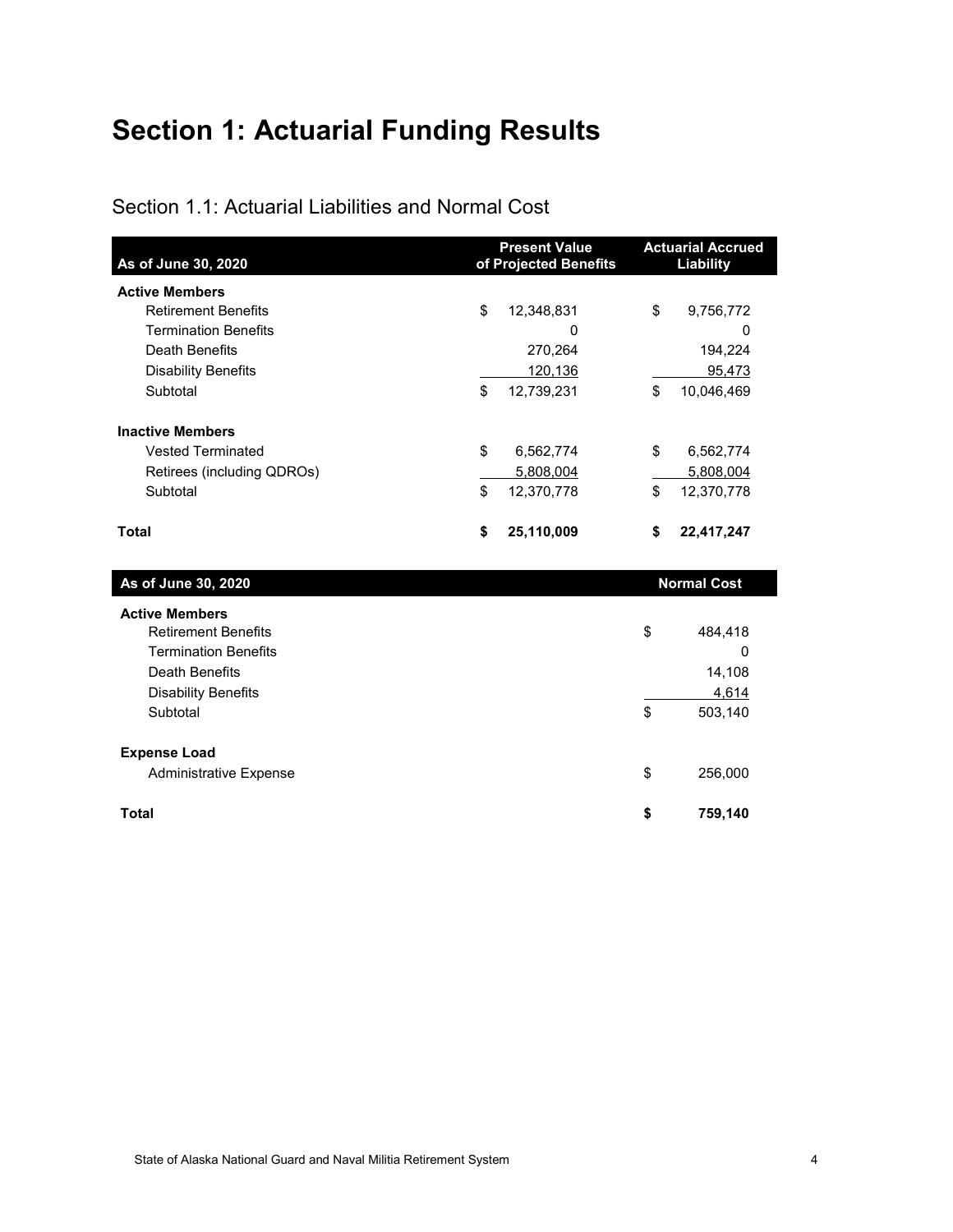<span id="page-9-0"></span>Section 1.2: Actuarial Contributions as of June 30, 2020 (for FY23)

|    | <b>Actuarial Accrued Liability</b>                      | S | 22,417,247   |
|----|---------------------------------------------------------|---|--------------|
|    | <b>Valuation Assets</b>                                 |   | 43,020,393   |
| 3. | Total Unfunded Actuarial Accrued Liability, $(1) - (2)$ | S | (20,603,146) |
|    | 4. Past Service Cost Amortization Payment <sup>1</sup>  |   | (3,224,638)  |
| 5. | Normal Cost, including Expense Load                     |   | 759,140      |
| 6. | Total Contribution, $(4) + (5)$ , not less than 0       | S | 0            |

-

<span id="page-9-1"></span><sup>1</sup> Calculated on a level dollar basis over an 8-year period as of June 30, 2020.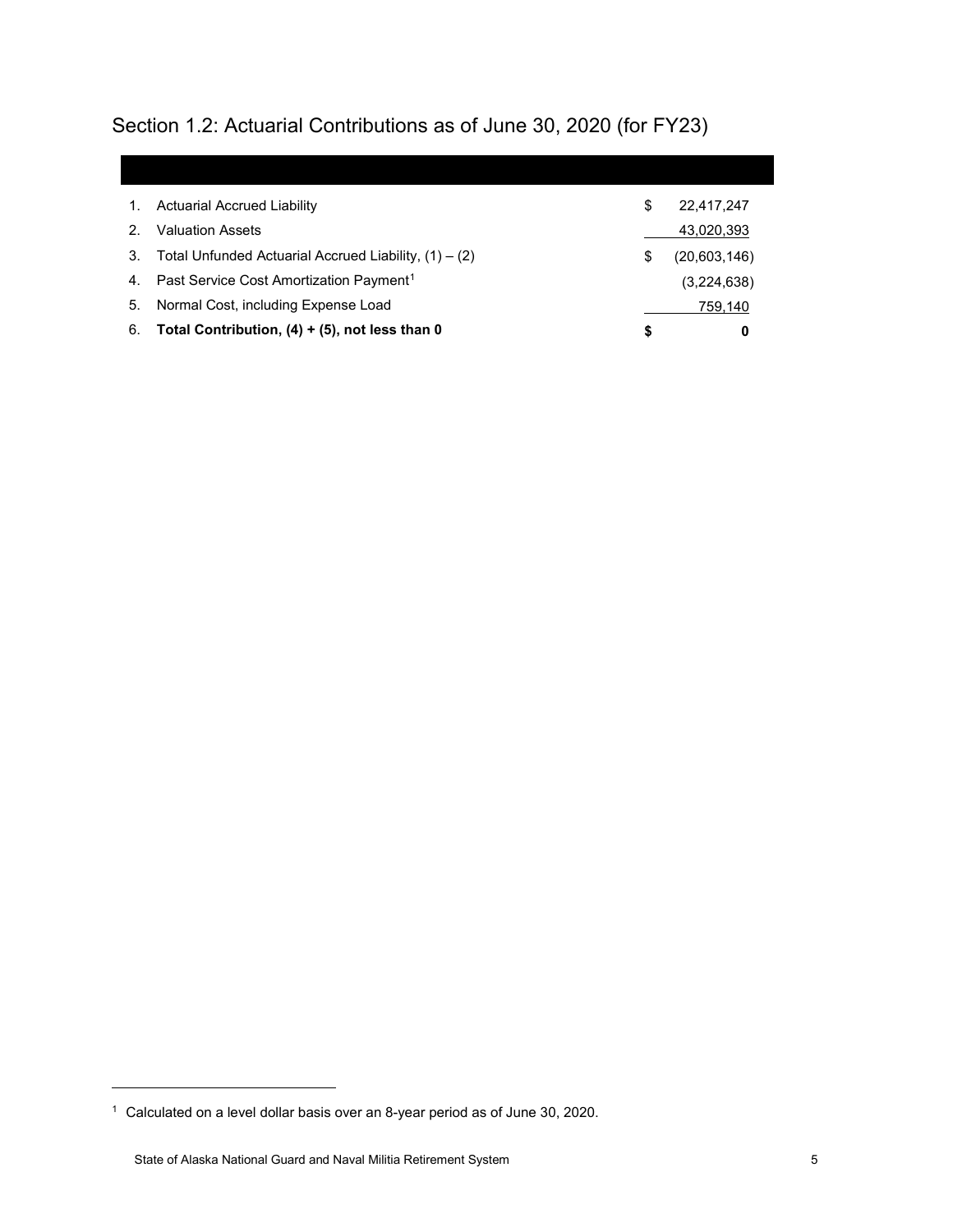## <span id="page-10-0"></span>Section 1.3: Actuarial Gain/(Loss) for FY20

| 1. |                                       | <b>Expected Actuarial Accrued Liability</b>                                                            |    |                |
|----|---------------------------------------|--------------------------------------------------------------------------------------------------------|----|----------------|
|    | a.                                    | Actuarial Accrued Liability, June 30, 2019                                                             | \$ | 22,592,882     |
|    | b.                                    | Normal Cost for FY20                                                                                   |    | 483,551        |
|    | C.                                    | Interest on $(a)$ and $(b)$ at $7.00\%$                                                                |    | 1,615,350      |
|    | d.                                    | Benefit Payments for FY20                                                                              |    | (1,641,475)    |
|    | e.                                    | Interest on (d) at 7.00%, adjusted for timing                                                          |    | (61, 273)      |
|    | f.                                    | Change in Actuarial Assumptions                                                                        |    | 0              |
|    | g.                                    | Expected Actuarial Accrued Liability as of June 30, 2020,<br>$(a) + (b) + (c) + (d) + (e) + (f)$       | \$ | 22,989,035     |
| 2. |                                       | Actual Actuarial Accrued Liability, June 30, 2020                                                      |    | 22,417,247     |
| 3. | Liability Gain/(Loss), $(1)(g) - (2)$ |                                                                                                        |    | 571,7881       |
| 4. |                                       | <b>Expected Actuarial Asset Value</b>                                                                  |    |                |
|    | a.                                    | Actuarial Asset Value, June 30, 2019                                                                   | \$ | 41,939,204     |
|    | b.                                    | Interest on (a) at 7.00%                                                                               |    | 2,935,744      |
|    | c.                                    | <b>Employer Contributions for FY20</b>                                                                 |    | 860,686        |
|    | d.                                    | Interest on (c) at 7.00%, adjusted for timing                                                          |    | 29,615         |
|    | e.                                    | Benefit Payments for FY20                                                                              |    | (1,641,475)    |
|    | f.                                    | Interest on (e) at 7.00%, adjusted for timing                                                          |    | (61, 273)      |
|    | g.                                    | Administrative Expenses for FY20                                                                       |    | (230, 609)     |
|    | h.                                    | Interest on (g) at 7.00%, adjusted for timing                                                          |    | (7,935)        |
|    | i.                                    | Expected Actuarial Asset Value as of June 30, 2020,<br>$(a) + (b) + (c) + (d) + (e) + (f) + (g) + (h)$ | \$ | 43,823,957     |
| 5. |                                       | Actuarial Asset Value, June 30, 2020                                                                   |    | 43,020,393     |
| 6. |                                       | Actuarial Asset Gain/(Loss), (5) - (4)(i)                                                              | \$ | (803, 564)     |
| 7. | Actuarial Gain/(Loss), (3) + (6)      |                                                                                                        |    | $(231, 776)^2$ |

j

<span id="page-10-1"></span><sup>1</sup> Includes a liability reduction of \$522,826 due to programming enhancements for determining lump sum actuarial equivalence. The FY20 liability experience gain excluding the \$522,826 programming effect is \$48,962.

<span id="page-10-2"></span> $^2$  The FY20 actuarial loss excluding the \$522,826 programming effect is \$754,602.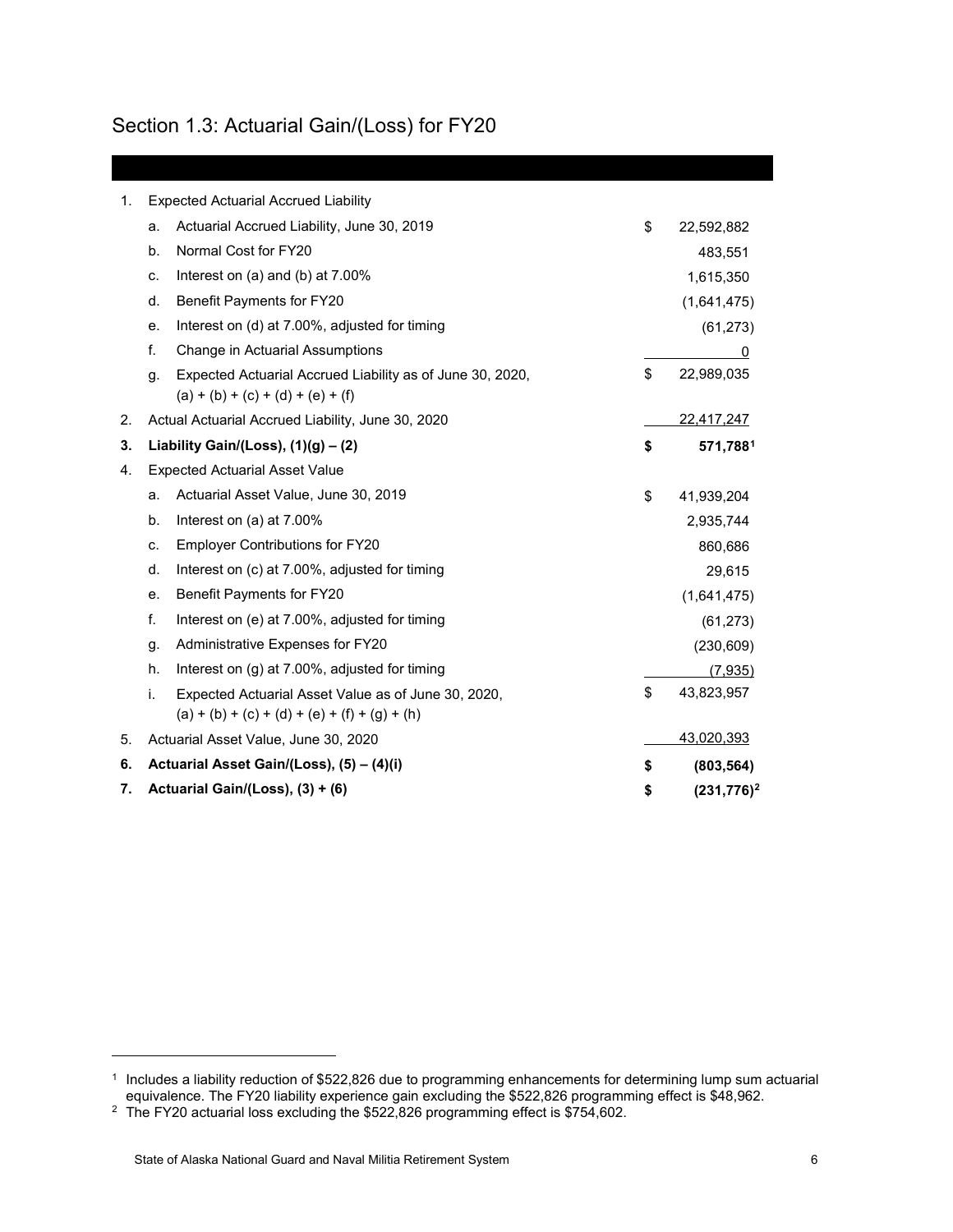<span id="page-11-0"></span>Section 1.4: Development of Change in Unfunded Liability during FY20

| 1. | June 30, 2019 Unfunded Liability                              | \$<br>(19, 346, 322) |
|----|---------------------------------------------------------------|----------------------|
|    | Normal Cost<br>a.                                             | 483,551              |
|    | b.<br>Interest on $(1)$ and $(1)(a)$                          | (1,320,394)          |
|    | <b>Employer Contributions</b><br>C.                           | (860, 686)           |
|    | d.<br>Interest on (c)                                         | (29, 615)            |
|    | <b>Administrative Expenses</b><br>е.                          | 230,609              |
|    | f.<br>Interest on (e)                                         | 7,935                |
|    | Change in Actuarial Assumptions<br>g.                         | 0                    |
|    | Expected Change in Unfunded Liability during FY20<br>h.       | \$<br>(1,488,600)    |
| 2. | Expected June 30, 2020 Unfunded Liability, $(1) + (1)(h)$     | \$<br>(20, 834, 922) |
|    | Liability gain/(loss)<br>a.                                   | 571,7881             |
|    | Asset gain/(loss)<br>b.                                       | (803, 564)           |
|    | Actuarial gain/(loss) during $FY20$ , $(2)(a) + (2)(b)$<br>C. | \$<br>$(231,776)^2$  |
| 3. | Actual June 30, 2020 Unfunded Liability, (2) - (2)(c)         | \$<br>(20,603,146)   |

-

<span id="page-11-1"></span> $^{\rm 1} \,$  \$48,962 liability gain excluding the \$522,826 programming effect.

<span id="page-11-2"></span> $2\;$  \$754,602 actuarial loss excluding the \$522,826 programming effect.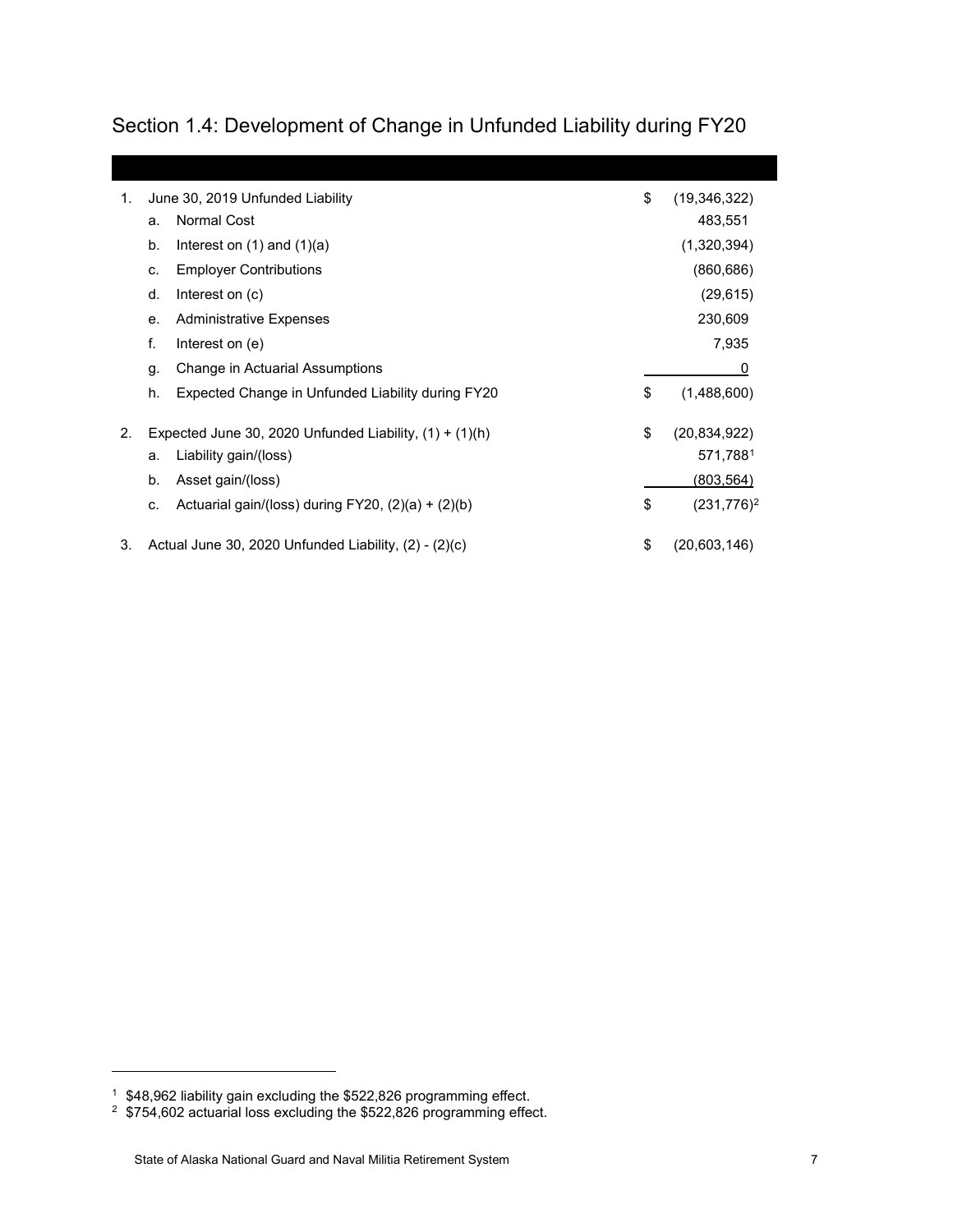| <b>Valuation Date</b>      | <b>Actuarial</b><br><b>Accrued Liability</b> | <b>Valuation Assets</b> | Assets as a<br><b>Percent of</b><br><b>Actuarial</b><br><b>Accrued Liability</b> | <b>Unfunded</b><br><b>Actuarial</b><br><b>Accrued Liability</b><br>(UAAL) |
|----------------------------|----------------------------------------------|-------------------------|----------------------------------------------------------------------------------|---------------------------------------------------------------------------|
| June 30, 2000              | \$<br>17,967,471                             | \$<br>13,734,397        | 76.4%                                                                            | \$<br>4,233,074                                                           |
| June 30, 2002              | \$<br>20,545,214                             | \$<br>12,114,025        | 59.0%                                                                            | \$<br>8,431,189                                                           |
| June 30, 2004              | \$<br>19,749,305                             | \$<br>13,391,055        | 67.8%                                                                            | \$<br>6,358,250                                                           |
| June 30, 2006              | \$<br>25,457,589                             | \$<br>15,587,569        | 61.2%                                                                            | \$<br>9,870,020                                                           |
| June 30, 2007              | \$<br>26,289,978                             | \$<br>16,882,529        | 64.2%                                                                            | \$<br>9,407,449                                                           |
| June 30, 2008              | \$<br>28,904,645                             | \$<br>28,370,756        | 98.2%                                                                            | \$<br>533,889                                                             |
| June 30, 2009              | \$<br>30,208,411                             | \$<br>30,123,348        | 99.7%                                                                            | \$<br>85,063                                                              |
| June 30, 2010              | \$<br>30,034,407                             | \$<br>32,000,585        | 106.5%                                                                           | \$<br>(1,966,178)                                                         |
| June 30, 2011              | \$<br>31,324,457                             | \$<br>33,019,577        | 105.4%                                                                           | \$<br>(1,695,120)                                                         |
| June 30, 2012              | \$<br>32,771,017                             | \$<br>33,682,091        | 102.8%                                                                           | \$<br>(911, 074)                                                          |
| June 30, 2013              | \$<br>33,907,968                             | \$<br>34,178,622        | 100.8%                                                                           | \$<br>(270, 654)                                                          |
| June 30, 2014              | \$<br>36,715,287                             | \$<br>36,271,836        | 98.8%                                                                            | \$<br>443,451                                                             |
| June 30, 2015              | \$<br>38,313,473                             | \$<br>37,855,133        | 98.8%                                                                            | \$<br>458,340                                                             |
| June 30, 2016              | \$<br>31,184,361                             | \$<br>38,439,835        | 123.3%                                                                           | \$<br>(7, 255, 474)                                                       |
| June 30, 2017              | \$<br>32,483,912                             | \$<br>39,638,736        | 122.0%                                                                           | \$<br>(7, 154, 824)                                                       |
| June 30, 2018 <sup>1</sup> | \$<br>21,934,014                             | \$<br>41,031,353        | 187.1%                                                                           | \$<br>(19,097,339)                                                        |
| June 30, 2019              | \$<br>22,592,882                             | \$<br>41,939,204        | 185.6%                                                                           | \$<br>(19, 346, 322)                                                      |
| June 30, 2020              | \$<br>22,417,247                             | \$<br>43,020,393        | 191.9%                                                                           | \$<br>(20, 603, 146)                                                      |

## <span id="page-12-0"></span>Section 1.5: History of Unfunded Liability and Funded Ratio

-

<span id="page-12-1"></span> $^{\rm 1}$  Approximately \$10.7 million of the decrease in Actuarial Accrued Liability reflected in the June 30, 2018 valuation was due to the elimination of 798 active and vested terminated participants who had cashed out prior to June 30, 2016.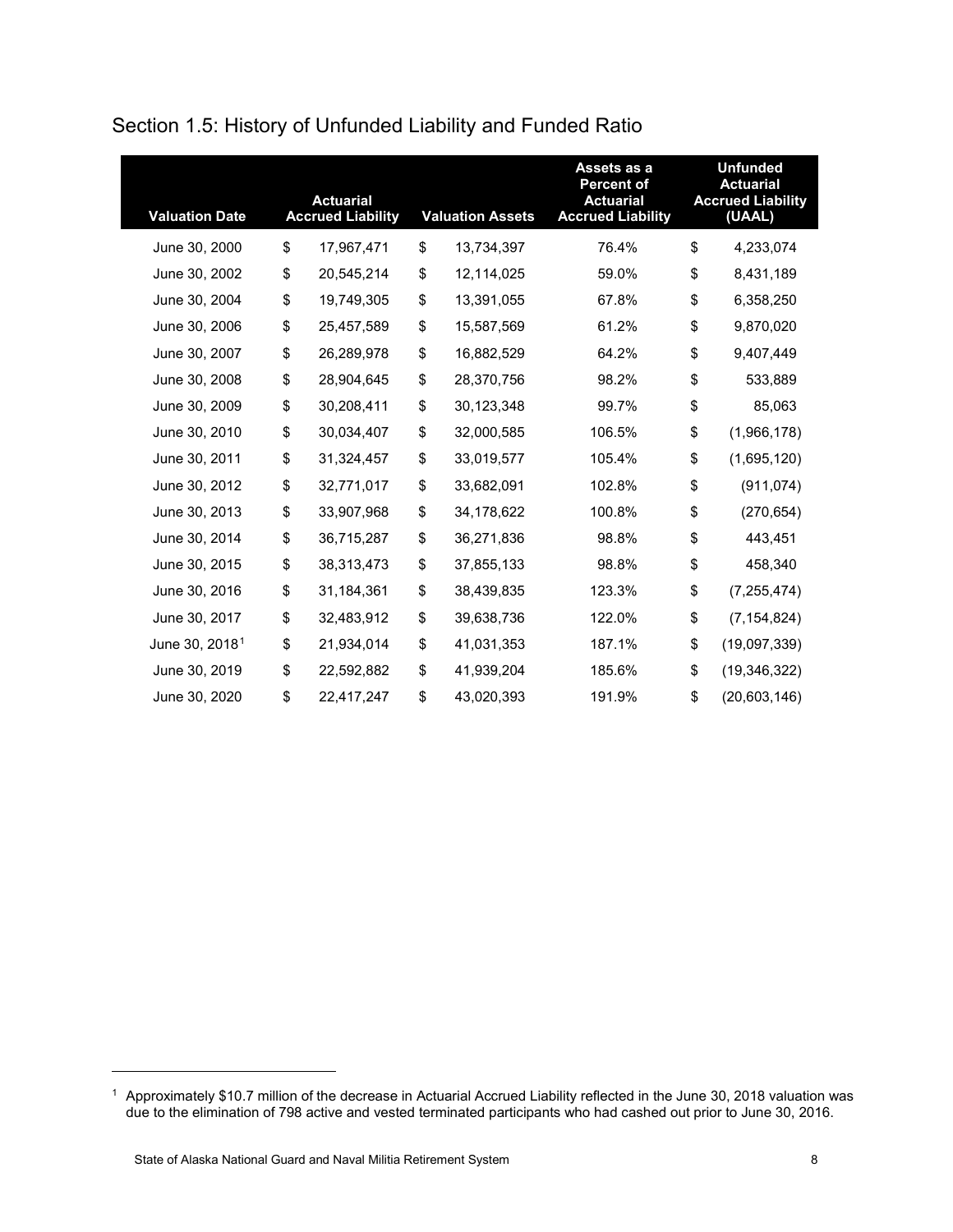# <span id="page-13-0"></span>**Section 2: Plan Assets**

## <span id="page-13-1"></span>Section 2.1 Summary of Fair Value of Assets

| Fair Value of Assets as of June 30        | 2019             | 2020             |
|-------------------------------------------|------------------|------------------|
| <b>Assets</b>                             |                  |                  |
| 1. Cash and Cash Equivalents              | \$<br>349,952    | \$<br>73,584     |
| 2. Receivables                            | 2,001            | 309              |
| 3. Domestic Equity Pool                   | 11,113,397       | 11,986,239       |
| 4. International Equity Pool              | 6,171,370        | 7,671,073        |
| 5. Tactical Fixed Income Pool             | 188,888          | 0                |
| 6. Domestic Fixed Income Pool             | 18,110,335       | 17,711,943       |
| 7. Emerging Market Equity Pool            | 1,214,537        | 1,604,112        |
| 8. Taxable Municipal Bonds                | 1,143,669        | 0                |
| 9. Tactical Allocation Strategies Pool    | 676,858          | 1,999,801        |
| 10. Alternative Equity                    | 2,089,894        | 416,501          |
| 11. Alternative Beta                      | 0                | <u>729,363</u>   |
| 12. Total Assets                          | \$<br>41,060,901 | \$<br>42,192,925 |
| <b>Liabilities</b>                        |                  |                  |
| 13. Accrued expenses                      | \$<br>18,765     | \$<br>22,473     |
| 14. Due to State of Alaska General Fund   | 12,442           | 12,097           |
| 15. Securities Lending Collateral Payable | 64,697           | 62,647           |
| 16. Total Liabilities                     | \$<br>95,904     | \$<br>97,217     |
| Fair Value of Assets, (13) - (16)         | \$<br>40,964,997 | \$<br>42,095,708 |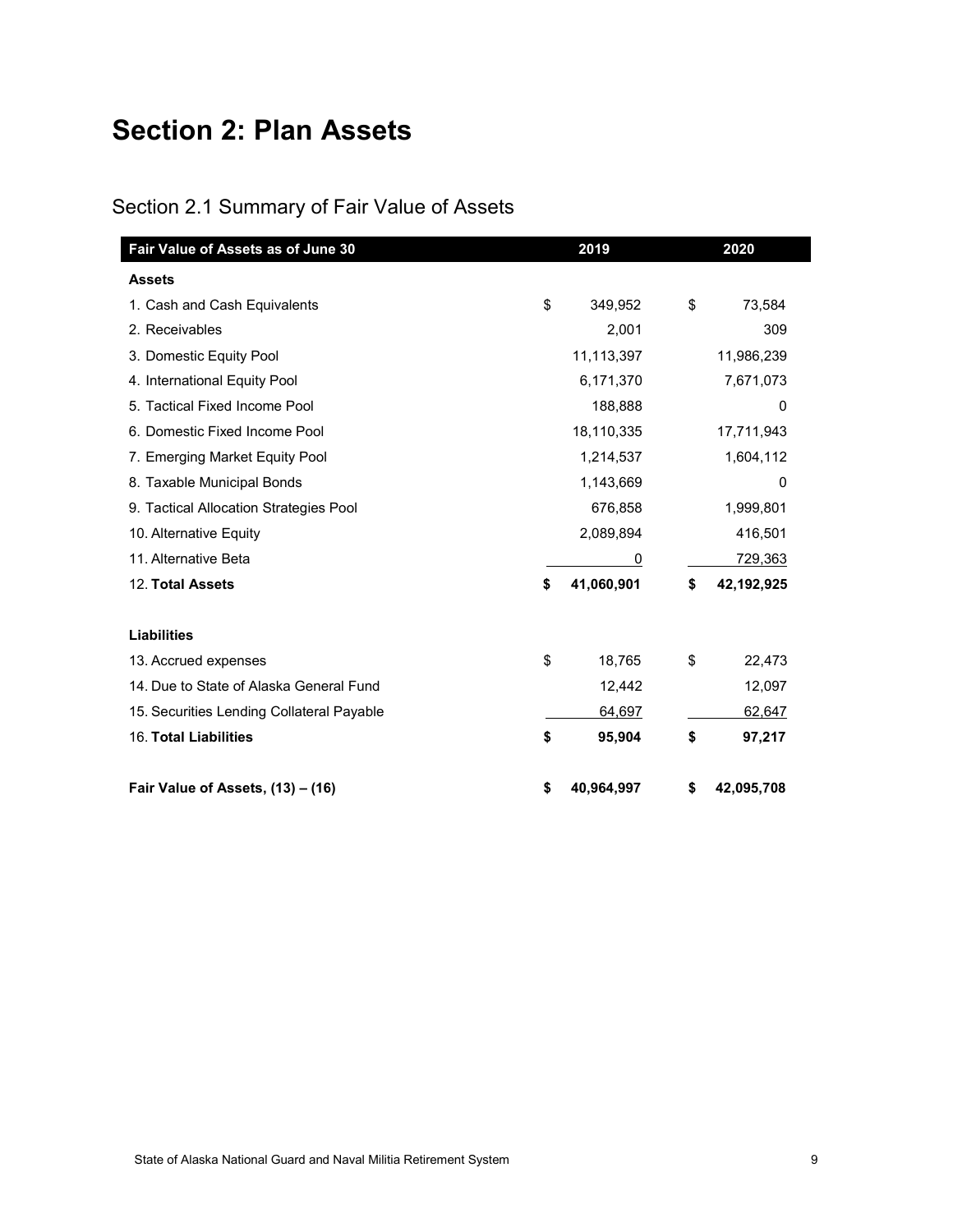|                                                                                            | Fair Value of Assets as of June 30           |    | 2019       |    | 2020       |
|--------------------------------------------------------------------------------------------|----------------------------------------------|----|------------|----|------------|
|                                                                                            | 1. Fair Value of Assets at beginning of year |    | 39,418,117 |    | 40,964,997 |
|                                                                                            |                                              |    |            |    |            |
| 2. Additions                                                                               |                                              |    |            |    |            |
| a.                                                                                         | <b>Employer Contributions</b>                | \$ | 851,686    | \$ | 860,686    |
| b.                                                                                         | Investment Income                            |    | 2,387,714  |    | 2,199,040  |
| C.                                                                                         | Other                                        |    | 0          |    | 0          |
| d.                                                                                         | <b>Total Additions</b>                       | \$ | 3,239,400  | \$ | 3,059,726  |
| 3. Disbursements                                                                           |                                              |    |            |    |            |
|                                                                                            |                                              |    |            |    |            |
| a.                                                                                         | <b>Retirement Benefits</b>                   | \$ | 1,343,753  | \$ | 1,641,475  |
| b.                                                                                         | <b>Administrative Expenses</b>               |    | 282,338    |    | 230,609    |
| C.                                                                                         | <b>Investment Expenses</b>                   |    | 66,429     |    | 56,931     |
| d.                                                                                         | <b>Total Deductions</b>                      | \$ | 1,692,520  | \$ | 1,929,015  |
| 4. Fair Value of Assets at end of year, $(1) + (2)(d) - (3)(d)$                            |                                              | \$ | 40,964,997 | \$ | 42,095,708 |
| Approximate Fair Value Investment Return Rate Net of<br><b>Investment Expenses</b><br>5.9% |                                              |    |            |    | 5.3%       |

# <span id="page-14-0"></span>Section 2.2: Changes in Fair Value of Assets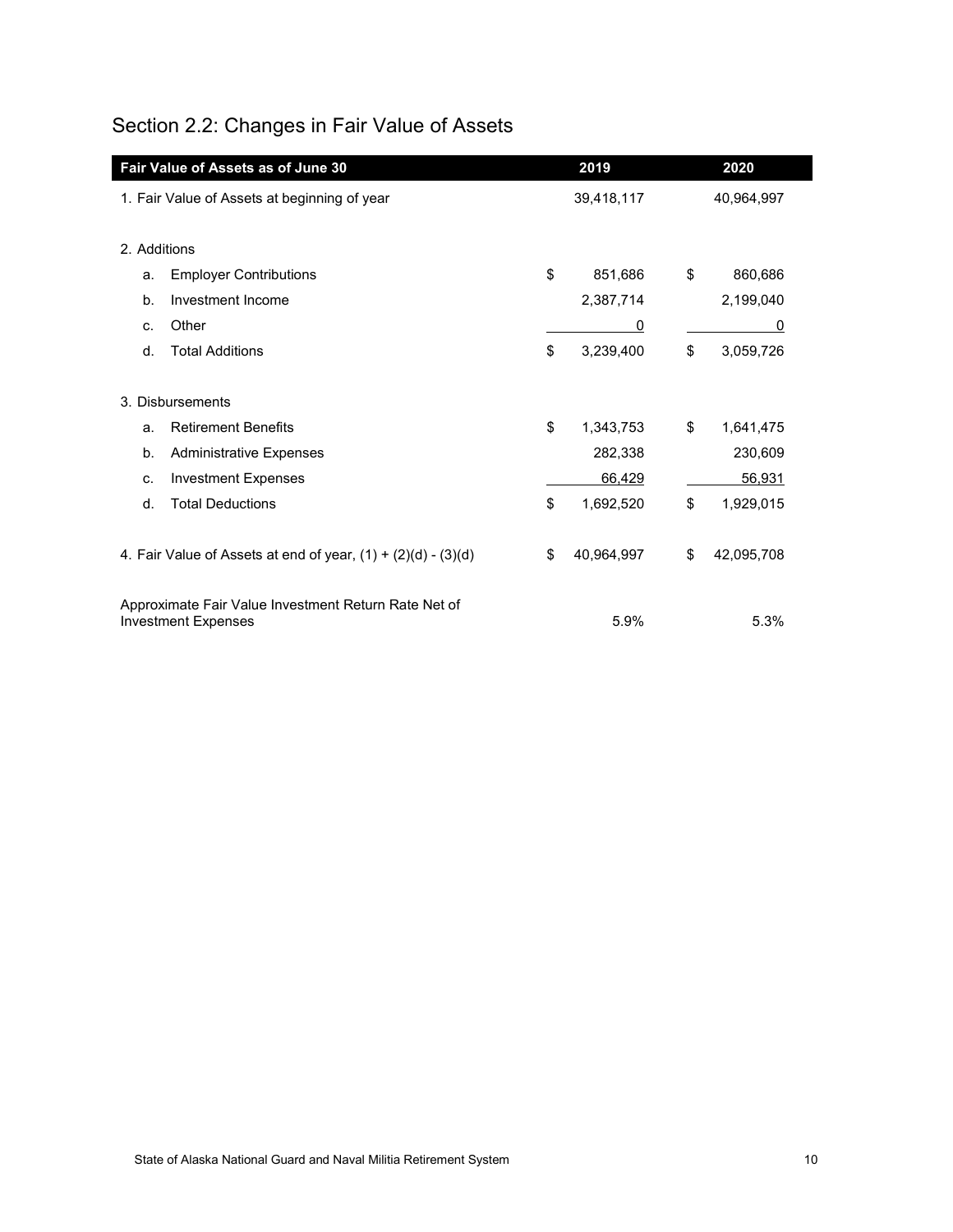## <span id="page-15-0"></span>Section 2.3: Development of Actuarial Value of Assets

The actuarial value of assets was equal to the market value at June 30, 2006. Future investment gains and losses will be recognized 20% per year over 5 years. In no event may valuation assets be less than 80% or more than 120% of market value as of the valuation date.

| 1. |    | Investment Gain/(Loss) for FY20                                                                |                  |
|----|----|------------------------------------------------------------------------------------------------|------------------|
|    | a. | Market Value, June 30, 2019                                                                    | \$<br>40,964,997 |
|    | b. | Contributions for FY20                                                                         | 860,686          |
|    | C. | <b>Benefit Payments for FY20</b>                                                               | 1,641,475        |
|    | d. | Administrative Expenses for FY20                                                               | 230,609          |
|    | е. | Actual Investment Return (net of investment expenses)                                          | 2,142,109        |
|    | f. | Expected Return Rate (net of investment expenses)                                              | 7.00%            |
|    | g. | Expected Return - Weighted for Timing                                                          | 2,827,956        |
|    | h. | Investment Gain/(Loss) for the Year, $(e) - (g)$                                               | (685, 847)       |
| 2. |    | Actuarial Value, June 30, 2020                                                                 |                  |
|    | a. | Market Value, June 30, 2020                                                                    | \$<br>42,095,708 |
|    | b. | Deferred Investment Gain/(Loss)                                                                | <u>(924,685)</u> |
|    | C. | Preliminary Actuarial Value, June 30, 2020, (a) - (b)                                          | \$<br>43,020,393 |
|    | d. | Upper Limit: 120% of Market Value, June 30, 2020                                               | \$<br>50,514,850 |
|    | е. | Lower Limit: 80% of Market Value, June 30, 2020                                                | \$<br>33,676,566 |
|    | f. | Actuarial Value, June 30, 2020, $\left[\right( c\right)$ limited by (d) and (e)                | \$<br>43,020,393 |
|    | g. | Ratio of Actuarial Value of Assets to Market Value of Assets                                   | 102.2%           |
|    | h. | Approximate Actuarial Value Investment Return Rate During FY20 (net of investment<br>expenses) | 5.1%             |

The table below shows the development of gains/(losses) to be recognized in the current year:

| Fiscal Year<br><b>Ending</b> | Asset<br>Gain/(Loss) | Gain/(Loss)<br>Recognized<br>in Prior Years | Gain/(Loss)<br><b>Recognized</b><br><b>This Year</b> | Gain/(Loss)<br>Deferred to<br><b>Future Years</b> |
|------------------------------|----------------------|---------------------------------------------|------------------------------------------------------|---------------------------------------------------|
| June 30, 2016                | \$<br>(2,606,836)    | \$<br>(2,085,468)                           | \$<br>(521,368)                                      | \$<br>0                                           |
| June 30, 2017                | 704.309              | 422,586                                     | 140.862                                              | 140.861                                           |
| June 30, 2018                | (681,054)            | (272, 422)                                  | (136,211)                                            | (272, 421)                                        |
| June 30, 2019                | (407, 413)           | (81, 483)                                   | (81, 483)                                            | (244, 447)                                        |
| June 30, 2020                | (685,847)            |                                             | (137,169)                                            | (548, 678)                                        |
| Total                        | (3,676,841)<br>S     | (2,016,787)<br>S                            | \$<br>(735,369)                                      | (924, 685)<br>S                                   |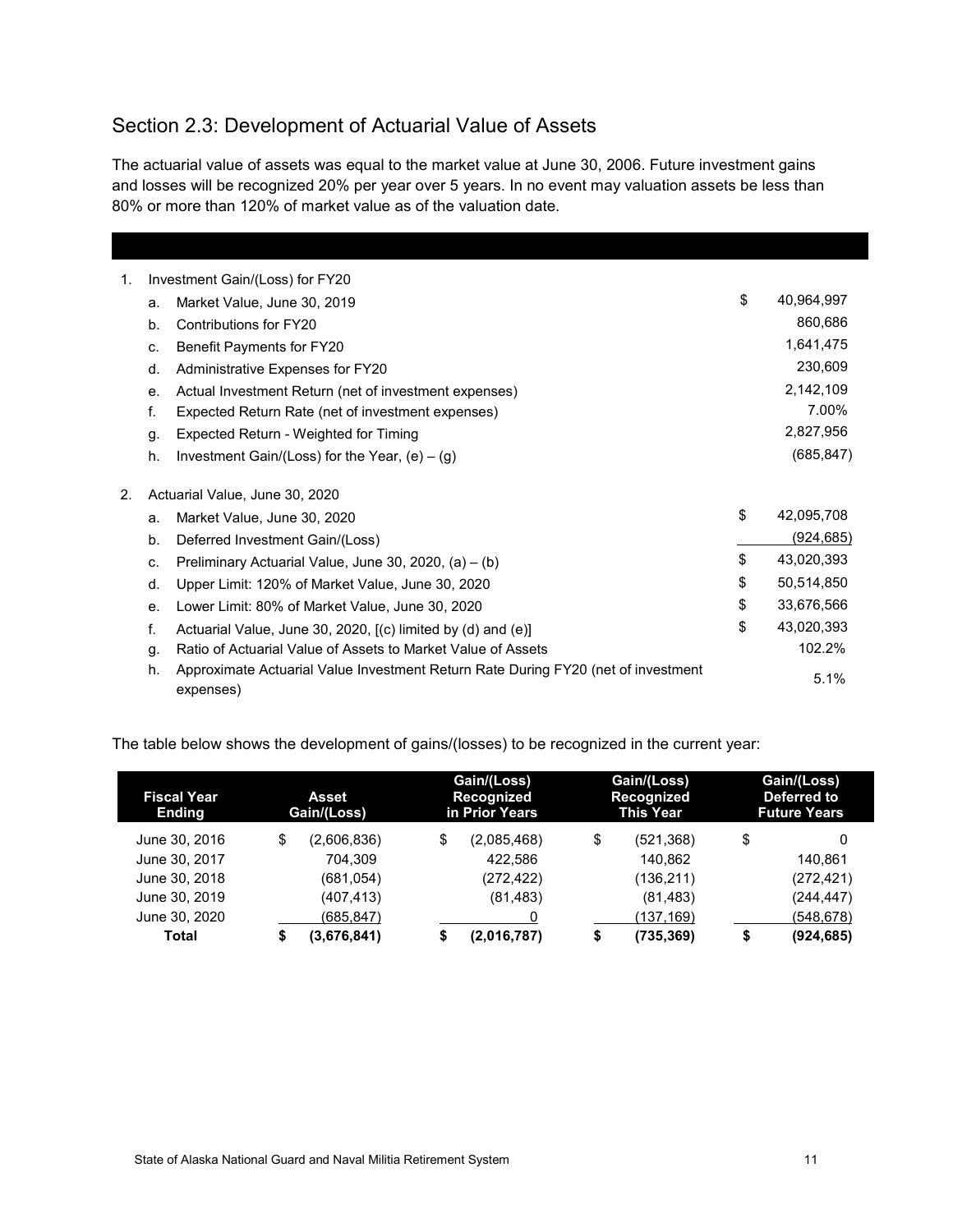|                    |               | <b>Actuarial Value</b> |               | <b>Fair Value</b> |
|--------------------|---------------|------------------------|---------------|-------------------|
| <b>Year Ending</b> | <b>Annual</b> | Cumulative*            | <b>Annual</b> | Cumulative*       |
| June 30, 2005      | N/A           | N/A                    | 6.4%          | 6.4%              |
| June 30, 2006      | N/A           | N/A                    | 5.2%          | 5.8%              |
| June 30, 2007      | 8.4%          | 8.4%                   | 13.1%         | 8.2%              |
| June 30, 2008      | 6.4%          | 7.4%                   | $(2.3)\%$     | 5.5%              |
| June 30, 2009      | 2.8%          | 5.8%                   | (9.8)%        | 2.2%              |
| June 30, 2010      | 3.0%          | 5.1%                   | 11.8%         | 3.8%              |
| June 30, 2011      | 4.6%          | 5.0%                   | 13.4%         | 5.1%              |
| June 30, 2012      | 3.4%          | 4.7%                   | 0.5%          | 4.5%              |
| June 30, 2013      | 4.6%          | 4.7%                   | 7.6%          | 4.8%              |
| June 30, 2014      | 8.8%          | 5.2%                   | 13.4%         | 5.7%              |
| June 30, 2015      | 7.0%          | 5.4%                   | 0.9%          | 5.2%              |
| June 30, 2016      | 4.2 %         | 5.3%                   | (0.2)%        | 4.8%              |
| June 30, 2017      | 4.8%          | 5.3%                   | 8.2%          | 5.0%              |
| June 30, 2018      | 5.3 %         | 5.3%                   | 4.6%          | 5.0%              |
| June 30, 2019      | 4.1 %         | 5.2%                   | 5.9%          | 5.1%              |
| June 30, 2020      | 5.1%          | 5.2%                   | 5.3%          | 5.1%              |

## <span id="page-16-0"></span>Section 2.4: Historical Asset Rates of Return

\*Cumulative since FYE June 30, 2005.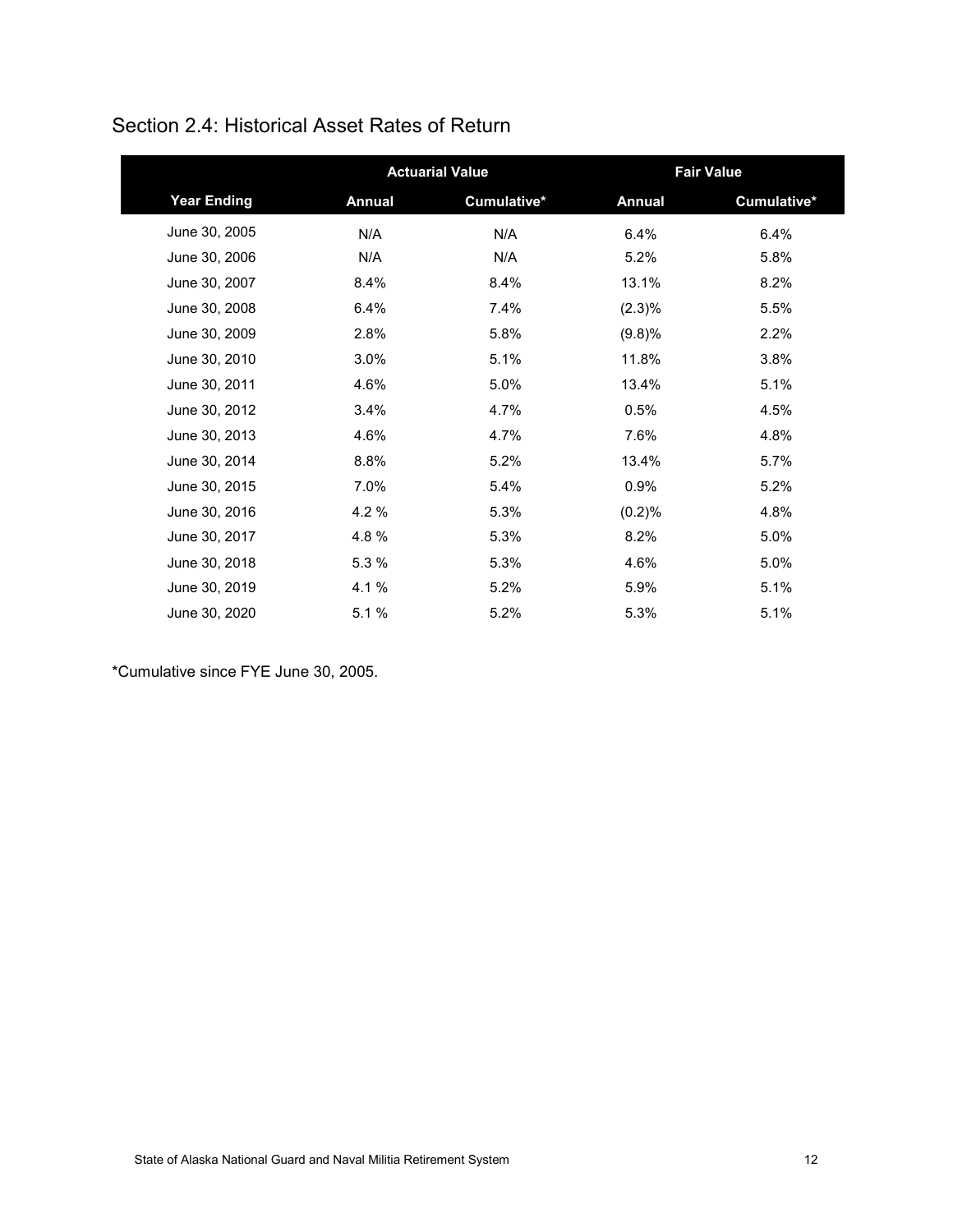# <span id="page-17-0"></span>**Section 3: Member Data**

## <span id="page-17-1"></span>Section 3.1: Summary of Members Included

|                | <b>Census Information as of June 30</b> | 2018  | 2020  |
|----------------|-----------------------------------------|-------|-------|
|                | <b>Active Air Guard Members</b>         |       |       |
| 1.             | Number                                  | 2,139 | 2,242 |
| $2^{\circ}$    | <b>Number Vested</b>                    | 364   | 405   |
|                | 3. Average Age                          | 34.98 | 35.20 |
|                | 4. Average Alaska Guard Service         | 7.24  | 7.26  |
|                | 5. Average Total Military Service       | 12.68 | 12.82 |
|                | <b>Active Army Guard Members</b>        |       |       |
| 1.             | Number                                  | 1,575 | 1,639 |
| 2.             | <b>Number Vested</b>                    | 193   | 218   |
|                | 3. Average Age                          | 32.45 | 32.85 |
|                | 4. Average Alaska Guard Service         | 6.00  | 6.41  |
|                | 5. Average Total Military Service       | 10.34 | 10.82 |
|                | <b>Active Naval Militia Members</b>     |       |       |
|                | 1. Number                               | 63    | 53    |
| 2.             | <b>Number Vested</b>                    | 8     | 6     |
|                | 3. Average Age                          | 34.48 | 33.85 |
|                | 4. Average Alaska Guard Service         | 5.44  | 4.34  |
|                | 5. Average Total Military Service       | 11.86 | 10.28 |
|                | <b>Total Active Members</b>             |       |       |
|                | 1. Number                               | 3,777 | 3,934 |
| 2.             | <b>Number Vested</b>                    | 565   | 629   |
|                | 3. Average Age                          | 33.92 | 34.20 |
|                | 4. Average Alaska Guard Service         | 6.69  | 6.87  |
|                | 5. Average Total Military Service       | 11.69 | 11.95 |
|                | <b>Vested Terminated Members</b>        |       |       |
|                | 1. Number                               | 588   | 649   |
|                | 2. Average Age                          | 56.10 | 57.00 |
|                | 3. Average Alaska Guard Service         | 13.84 | 13.84 |
|                | 4. Average Total Military Service       | 24.42 | 24.58 |
|                | <b>Retirees (including QDROs)</b>       |       |       |
| 1.             | Number                                  | 752   | 708   |
| 2 <sub>1</sub> | Average Age                             | 59.18 | 58.83 |
| 3.             | <b>Average Years Remaining</b>          | 11.53 | 12.13 |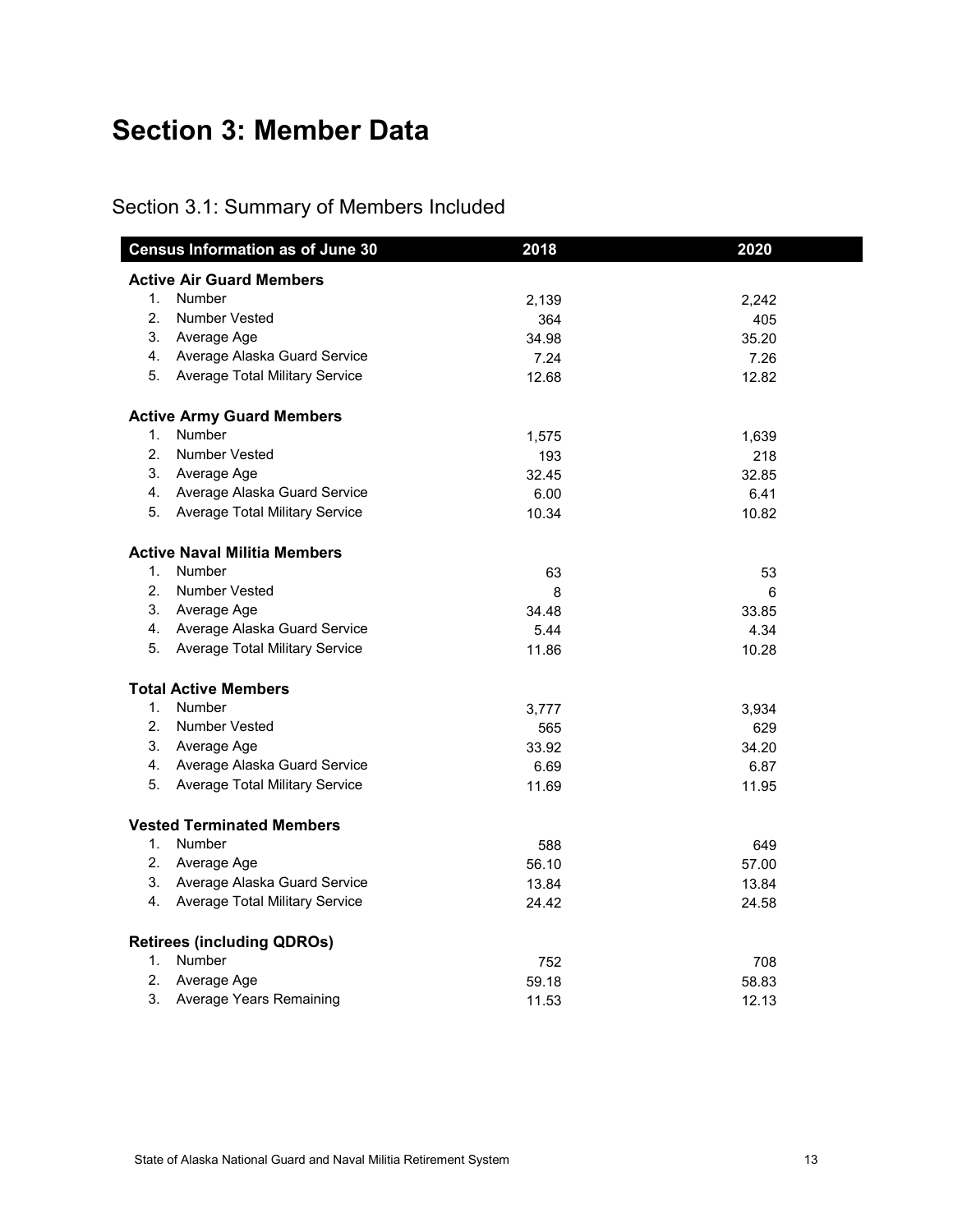<span id="page-18-0"></span>

|              |             |       |                |              | <b>Total Alaska Guard Service</b> |       |                |             |       |              |
|--------------|-------------|-------|----------------|--------------|-----------------------------------|-------|----------------|-------------|-------|--------------|
| Age<br>Group | $0-4$       | $5-9$ | $10 - 14$      | $15-19$      | 20-24                             | 25-29 | 30-34          | 35-39       | $40+$ | <b>Total</b> |
| $0 - 19$     | 121         | 0     | $\mathbf 0$    | $\mathbf{0}$ | $\mathbf 0$                       | 0     | $\mathbf 0$    | $\mathbf 0$ | 0     | 121          |
| 20-24        | 491         | 77    | 0              | 0            | 0                                 | 0     | $\mathbf 0$    | 0           | 0     | 568          |
| 25-29        | 456         | 272   | 48             | 0            | 0                                 | 0     | 0              | 0           | 0     | 776          |
| 30-34        | 351         | 209   | 157            | 14           | 0                                 | 0     | 0              | $\mathbf 0$ | 0     | 731          |
| 35-39        | 261         | 211   | 156            | 92           | 6                                 | 0     | 0              | 0           | 0     | 726          |
| 40-44        | 108         | 118   | 138            | 83           | 27                                | 4     | $\mathbf{0}$   | 0           | 0     | 478          |
| 45-49        | 54          | 57    | 66             | 56           | 36                                | 21    | $\overline{2}$ | 0           | 0     | 292          |
| 50-54        | 20          | 27    | 31             | 27           | 28                                | 21    | 6              | 2           | 0     | 162          |
| 55-59        | 9           | 9     | 12             | 9            | 13                                | 10    | 8              | 2           | 0     | 72           |
| 60-64        | $\Omega$    | 0     | $\overline{c}$ | 3            | $\overline{c}$                    | 0     | $\mathbf{0}$   |             | 0     | 8            |
| 65-69        | $\Omega$    | 0     | $\mathbf{0}$   | $\Omega$     | 0                                 | 0     | $\Omega$       | 0           | 0     |              |
| 70-74        | $\mathbf 0$ | 0     | 0              | 0            | 0                                 | 0     | 0              | 0           | 0     | 0            |
| $75+$        | $\Omega$    | 0     | $\Omega$       | $\Omega$     | $\Omega$                          | 0     | $\mathbf{0}$   | 0           | 0     | $\Omega$     |
| <b>Total</b> | 1,871       | 980   | 610            | 284          | 112                               | 56    | 16             | 5           | 0     | 3,934        |

# Section 3.2(a): Age and Service Distributions of Active Members – All Actives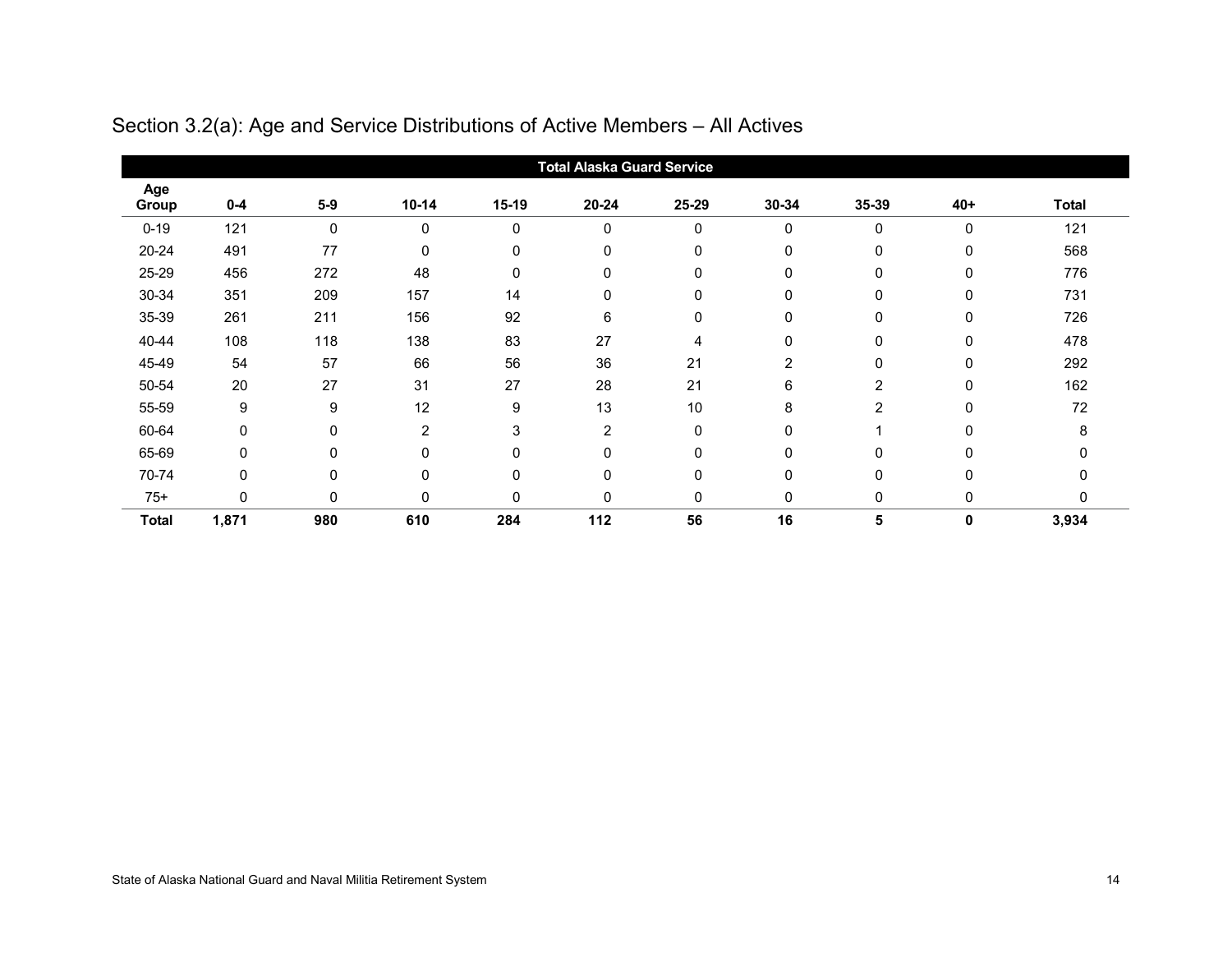<span id="page-19-0"></span>

|              | <b>Total Alaska Guard Service</b> |             |             |              |             |       |              |                |       |       |
|--------------|-----------------------------------|-------------|-------------|--------------|-------------|-------|--------------|----------------|-------|-------|
| Age<br>Group | $0 - 4$                           | $5-9$       | $10 - 14$   | 15-19        | 20-24       | 25-29 | 30-34        | 35-39          | $40+$ | Total |
| $0 - 19$     | 42                                | $\mathbf 0$ | $\mathbf 0$ | $\mathbf{0}$ | $\mathbf 0$ | 0     | $\mathbf 0$  | $\mathbf 0$    | 0     | 42    |
| 20-24        | 216                               | 25          | 0           | 0            | 0           | 0     | 0            | 0              | 0     | 241   |
| 25-29        | 266                               | 151         | 26          | $\Omega$     | 0           | 0     | $\mathbf 0$  | $\mathbf 0$    | 0     | 443   |
| 30-34        | 192                               | 121         | 88          | 8            | 0           | 0     | $\mathbf 0$  | 0              | 0     | 409   |
| 35-39        | 162                               | 131         | 112         | 63           | 5           | 0     | $\mathbf{0}$ | 0              | 0     | 473   |
| 40-44        | 75                                | 73          | 95          | 51           | 20          | 2     | 0            | $\Omega$       | 0     | 316   |
| 45-49        | 28                                | 30          | 37          | 35           | 23          | 17    |              | 0              | 0     | 171   |
| 50-54        | 15                                | 9           | 21          | 12           | 15          | 16    | 4            | 2              | 0     | 94    |
| 55-59        | 7                                 | 7           | 5           | 6            | 8           | 8     | 6            | 2              | 0     | 49    |
| 60-64        | $\Omega$                          | 0           | $\Omega$    | 2            |             | 0     | $\Omega$     |                | 0     |       |
| 65-69        | $\Omega$                          | 0           | 0           | $\Omega$     | 0           | 0     | $\mathbf{0}$ | 0              | 0     |       |
| 70-74        | 0                                 | 0           | 0           | 0            | 0           | 0     | 0            | 0              | 0     |       |
| $75+$        | $\Omega$                          | 0           | 0           | $\Omega$     | 0           | 0     | $\mathbf{0}$ | $\mathbf 0$    | 0     | 0     |
| <b>Total</b> | 1,003                             | 547         | 384         | 177          | 72          | 43    | 11           | $5\phantom{a}$ | 0     | 2,242 |

# Section 3.2(b): Age and Service Distributions of Active Members – Air Actives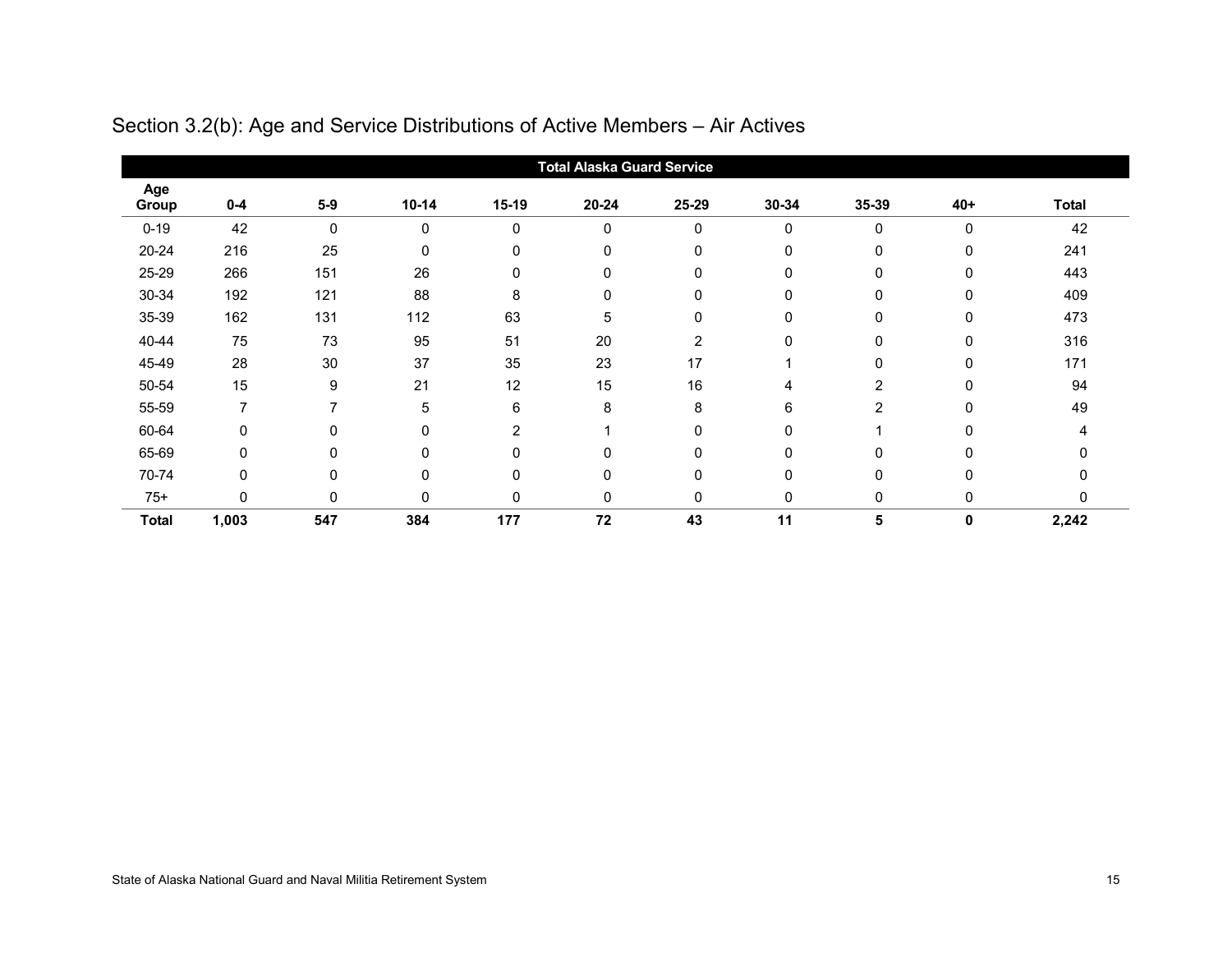<span id="page-20-0"></span>

|              | <b>Total Alaska Guard Service</b> |                |                |              |             |                |                |             |       |       |
|--------------|-----------------------------------|----------------|----------------|--------------|-------------|----------------|----------------|-------------|-------|-------|
| Age<br>Group | $0 - 4$                           | $5-9$          | $10 - 14$      | 15-19        | 20-24       | 25-29          | 30-34          | 35-39       | $40+$ | Total |
| $0 - 19$     | 79                                | $\mathbf 0$    | $\mathbf{0}$   | $\mathbf{0}$ | $\mathbf 0$ | 0              | $\Omega$       | $\mathbf 0$ | 0     | 79    |
| 20-24        | 264                               | 51             | $\mathbf 0$    | $\mathbf{0}$ | 0           | 0              | $\mathbf 0$    | 0           | 0     | 315   |
| 25-29        | 184                               | 120            | 22             | 0            | 0           | 0              | 0              | 0           | 0     | 326   |
| 30-34        | 148                               | 86             | 67             | 6            | 0           | 0              | $\mathbf{0}$   | 0           | 0     | 307   |
| 35-39        | 97                                | 80             | 44             | 29           |             | 0              | $\mathbf{0}$   | 0           | 0     | 251   |
| 40-44        | 31                                | 39             | 42             | 31           |             | $\overline{2}$ | 0              | $\Omega$    | 0     | 152   |
| 45-49        | 25                                | 26             | 27             | 21           | 13          | 4              |                | 0           | 0     | 117   |
| 50-54        | 4                                 | 18             | 10             | 14           | 12          | 5              | 2              | 0           | 0     | 65    |
| 55-59        | $\overline{2}$                    | $\overline{c}$ | ⇁              | 3            | 5           | $\overline{2}$ | $\overline{2}$ | $\Omega$    | 0     | 23    |
| 60-64        | $\Omega$                          | 0              | $\overline{2}$ |              |             | 0              | 0              | 0           | 0     |       |
| 65-69        | $\Omega$                          | 0              | $\Omega$       | O            | 0           | 0              | 0              | $\Omega$    | U     |       |
| 70-74        | $\mathbf 0$                       | 0              | 0              | $\mathbf{0}$ | 0           | 0              | 0              | 0           | 0     |       |
| $75+$        | $\Omega$                          | 0              | $\Omega$       | $\Omega$     | 0           | 0              | $\Omega$       | 0           | 0     | 0     |
| <b>Total</b> | 834                               | 422            | 221            | 105          | 39          | 13             | 5              | 0           | 0     | 1,639 |

# Section 3.2(c): Age and Service Distributions of Active Members – Army Actives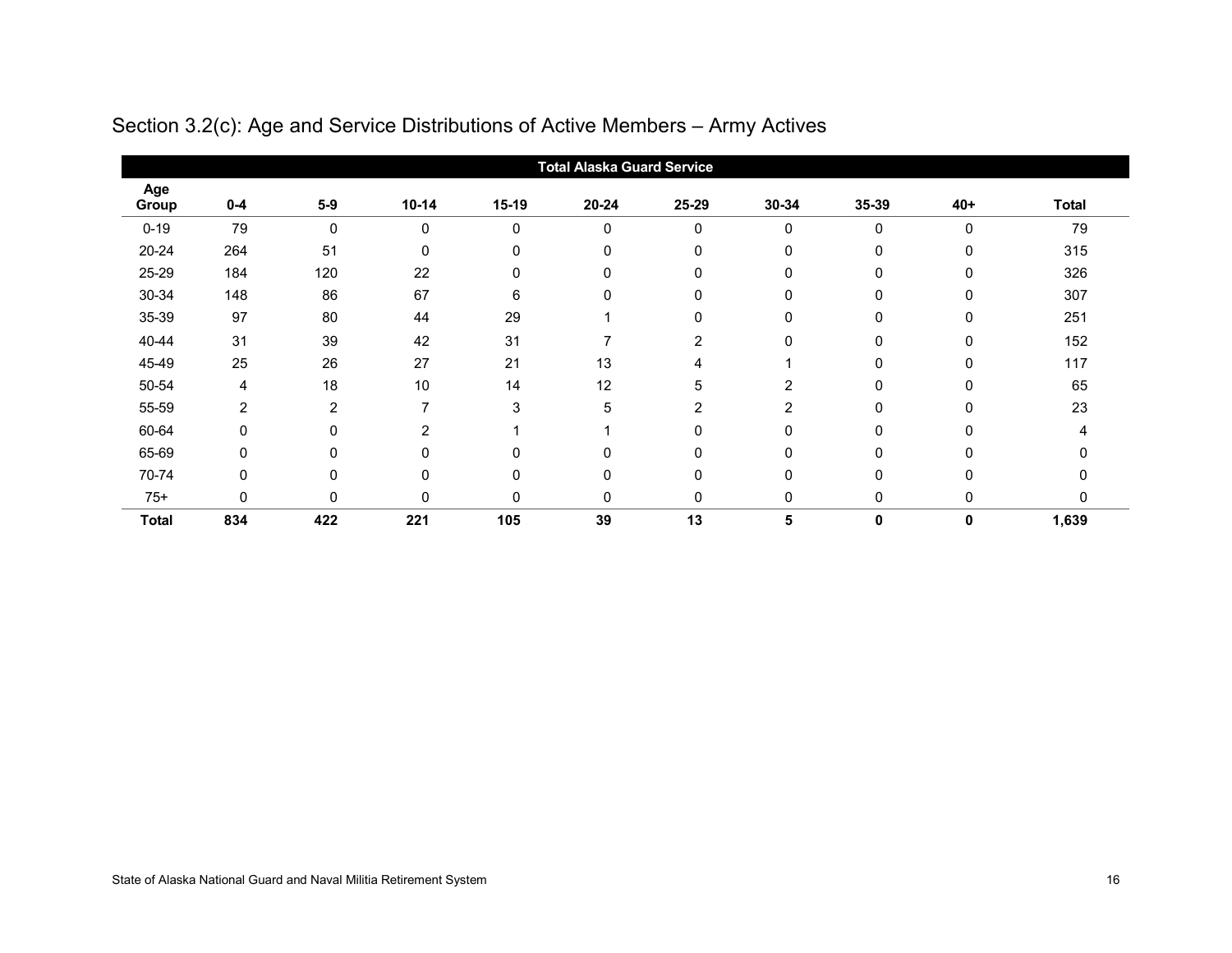<span id="page-21-0"></span>

|              | <b>Total Alaska Guard Service</b> |              |           |              |              |       |              |              |       |              |
|--------------|-----------------------------------|--------------|-----------|--------------|--------------|-------|--------------|--------------|-------|--------------|
| Age<br>Group | $0-4$                             | $5-9$        | $10 - 14$ | $15-19$      | $20 - 24$    | 25-29 | 30-34        | 35-39        | $40+$ | <b>Total</b> |
| $0 - 19$     | $\mathbf 0$                       | $\mathbf{0}$ | 0         | $\Omega$     | 0            | O     | $\mathbf{0}$ | $\mathbf{0}$ | 0     | $\Omega$     |
| 20-24        | 11                                |              | 0         | 0            |              |       | $\Omega$     | 0            |       | 12           |
| 25-29        | 6                                 |              | 0         | $\Omega$     | $\Omega$     | 0     | $\mathbf{0}$ | 0            |       |              |
| 30-34        | 11                                | 2            | 2         | O            | n            |       | $\Omega$     |              |       | 15           |
| 35-39        | 2                                 |              |           | $\Omega$     |              |       | $\mathbf{0}$ |              |       |              |
| 40-44        | 2                                 | 6            |           |              |              |       | $\Omega$     |              |       | 10           |
| 45-49        |                                   |              | 2         |              |              |       | $\Omega$     |              |       |              |
| 50-54        |                                   |              | n         |              |              |       | $\Omega$     |              |       |              |
| 55-59        | 0                                 |              |           | 0            |              |       | 0            |              |       |              |
| 60-64        | 0                                 |              |           | <sup>0</sup> |              |       | $\Omega$     |              |       |              |
| 65-69        | 0                                 |              |           | ŋ            |              |       | $\Omega$     |              |       |              |
| 70-74        | 0                                 |              |           | 0            |              |       | 0            |              |       |              |
| $75+$        | $\Omega$                          | 0            | n.        | 0            | <sup>0</sup> |       | $\mathbf 0$  | $\Omega$     |       | $\Omega$     |
| <b>Total</b> | 34                                | 11           | 5         | $\mathbf{2}$ |              | 0     | $\mathbf 0$  | 0            | 0     | 53           |

## Section 3.2(d): Age and Service Distributions of Active Members – Navy Actives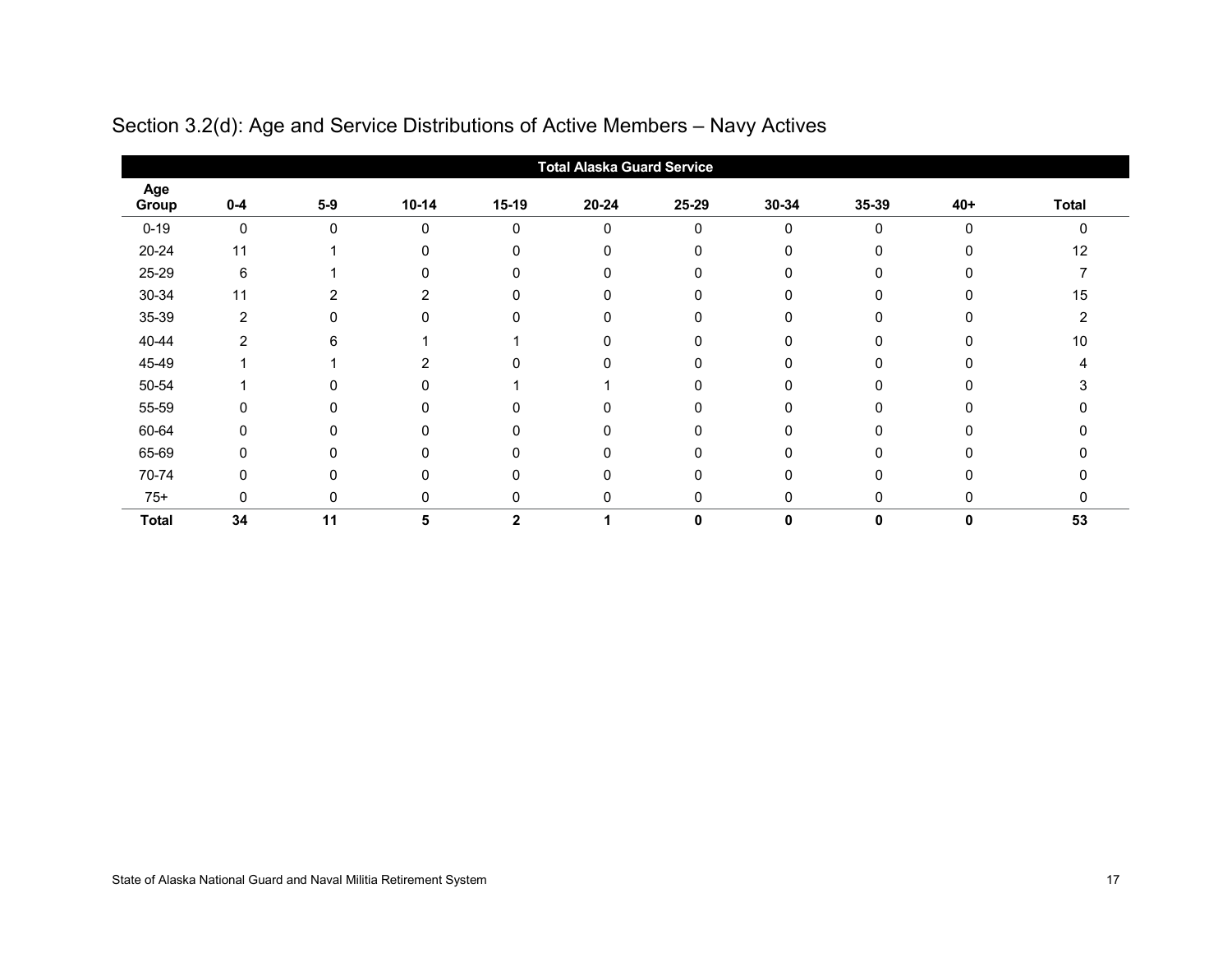## <span id="page-22-0"></span>Section 3.3: Member Data Reconciliation

|                                               | <b>Active</b><br><b>Members</b> | <b>Vested</b><br><b>Members</b> | <b>Benefit</b><br><b>Recipients</b> | <b>Total</b> |
|-----------------------------------------------|---------------------------------|---------------------------------|-------------------------------------|--------------|
| Total at June 30, 2018                        | 3,777                           | 588                             | 752                                 | 5,117        |
| <b>New Entrants</b>                           | 902                             | 0                               | 0                                   | 902          |
| <b>Rehires</b>                                | 30                              | 0                               | 0                                   | 30           |
| Non-vested Terminations                       | (549)                           | 0                               | 0                                   | (549)        |
| <b>Vested Terminations</b>                    | (108)                           | 108                             | 0                                   | 0            |
| <b>Retirements</b>                            | (49)                            | (27)                            | 76                                  | 0            |
| <b>New Survivors</b>                          | 0                               | 0                               | 0                                   | O            |
| New QDROs                                     | 0                               | 0                               |                                     |              |
| Deaths                                        | 0                               | 0                               | (8)                                 | (8)          |
| Data Changes/Expiration of<br><b>Benefits</b> | $(69)^1$                        | $(20)^2$                        | $(113)^3$                           | (202)        |
| Total at June 30, 2020                        | 3,934                           | 649                             | 708                                 | 5,291        |

j

<span id="page-22-1"></span><sup>&</sup>lt;sup>1</sup> Includes 69 participants who cashed out on or after June 30, 2018.

<span id="page-22-2"></span><sup>&</sup>lt;sup>2</sup> Includes 22 participants who cashed out on or after June 30, 2018 and 2 participants who were rehired from terminated non-vested status and then terminated as vested between June 30, 2018 and June 30, 2020.

<span id="page-22-3"></span><sup>&</sup>lt;sup>3</sup> Includes 122 participants with an expiration of benefits, 5 additions (data corrections), and 4 participants who were rehired from terminated non-vested status and then retired between June 30, 2018 and June 30, 2020.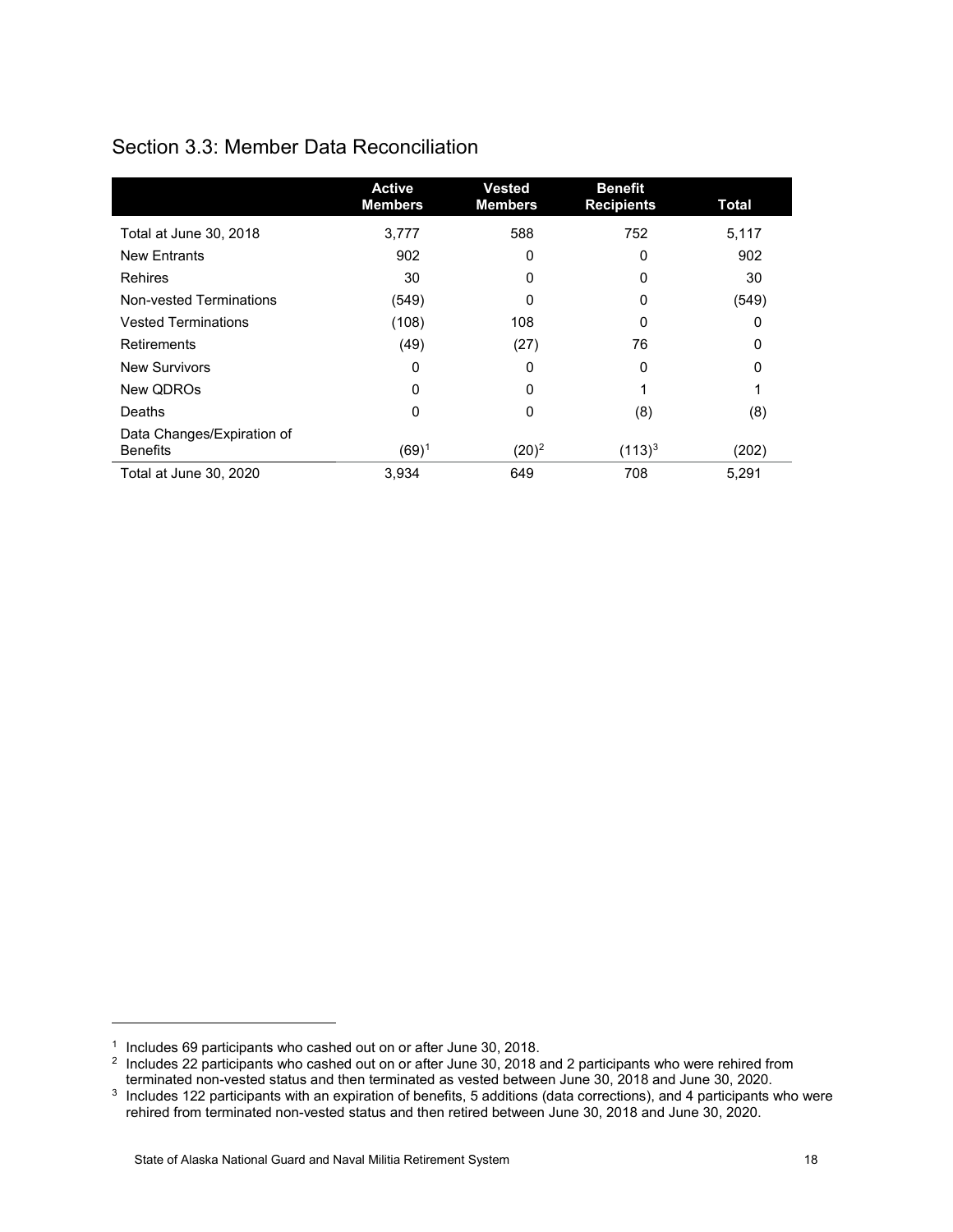# <span id="page-23-0"></span>**Section 4: Basis of the Actuarial Valuation**

## <span id="page-23-1"></span>Section 4.1: Summary of Plan Provisions

## **Effective Date**

January 1, 1973

## **Members Included**

Members of the Alaska National Guard who were active on or after January 1, 1973, and members of the Alaska Naval Militia who were active on or after July 1, 1980.

## **Eligibility Service**

Eligibility service is defined as the combined Alaska guard service, guard service in any other state, active military service and the reserves of them. A member must have 20 years of eligibility service to be vested in the National Guard and Naval Militia Retirement System.

## **Benefit Service**

Benefit service is defined as satisfactory service in any branch of the Alaska guard. A member must have 5 years of benefit service to be vested in the National Guard and Naval Militia Retirement System. Benefit service is also used to determine the length of the member's pension retirement benefit.

## **Retirement**

## **Eligibility**

Members are eligible for voluntary retirement after completing 20 years of satisfactory service in the Alaska National Guard, Alaska Naval Militia or U.S. Armed Forces, and the reserve of them or any combination of that service if they have at least five years of Alaska National Guard or Naval Militia service. Credit is also allowed for Territorial Guard service rendered to the former territory of Alaska.

Members are eligible for involuntary retirement at any time assuming there has been no misconduct.

## **Benefit**

Eligible members may elect to receive:

- a. monthly benefits of \$100 which are payable for a period equal to the number of months that they were active members;
- b. a lump sum benefit equal to the actuarial equivalent of a.; or
- c. monthly payments until age 72 equal to the actuarial equivalent of a.

## **Vesting**

Members are 100% vested after 20 years of total service in the Alaska National Guard, Alaska Naval Militia, U.S. Armed Forces or Reserves, or any combination of that service if members have at least five years of Alaska National Guard or Naval Militia service.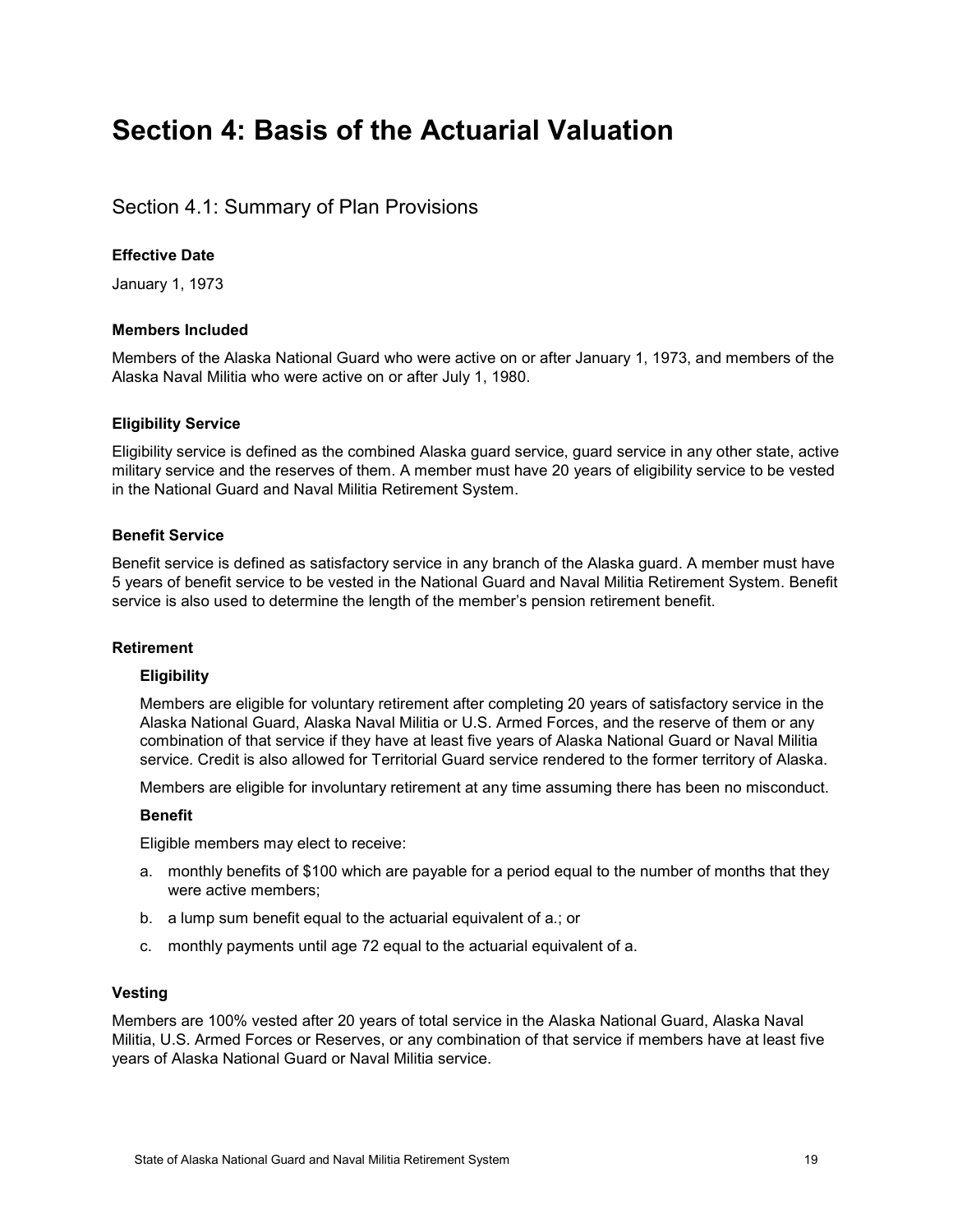## **Survivor's Benefits**

- a. Active Members: If the member has at least five years of active service in the Alaska National Guard or Naval Militia, the designated beneficiary will receive a lump sum benefit equal to the retirement benefit.
- b. Retired or Terminated Vested Members: The designated beneficiary will receive a lump benefit equal to the remaining benefits payable.

#### **Disability Benefits**

Members are eligible to receive monthly disability benefits of \$100 (which are payable for a period equal to the number of months that they were active members) at any age if they become incapacitated and are vested in the plan.

#### **Changes Since the Prior Valuation**

There have been no changes in benefit provisions since the prior valuation.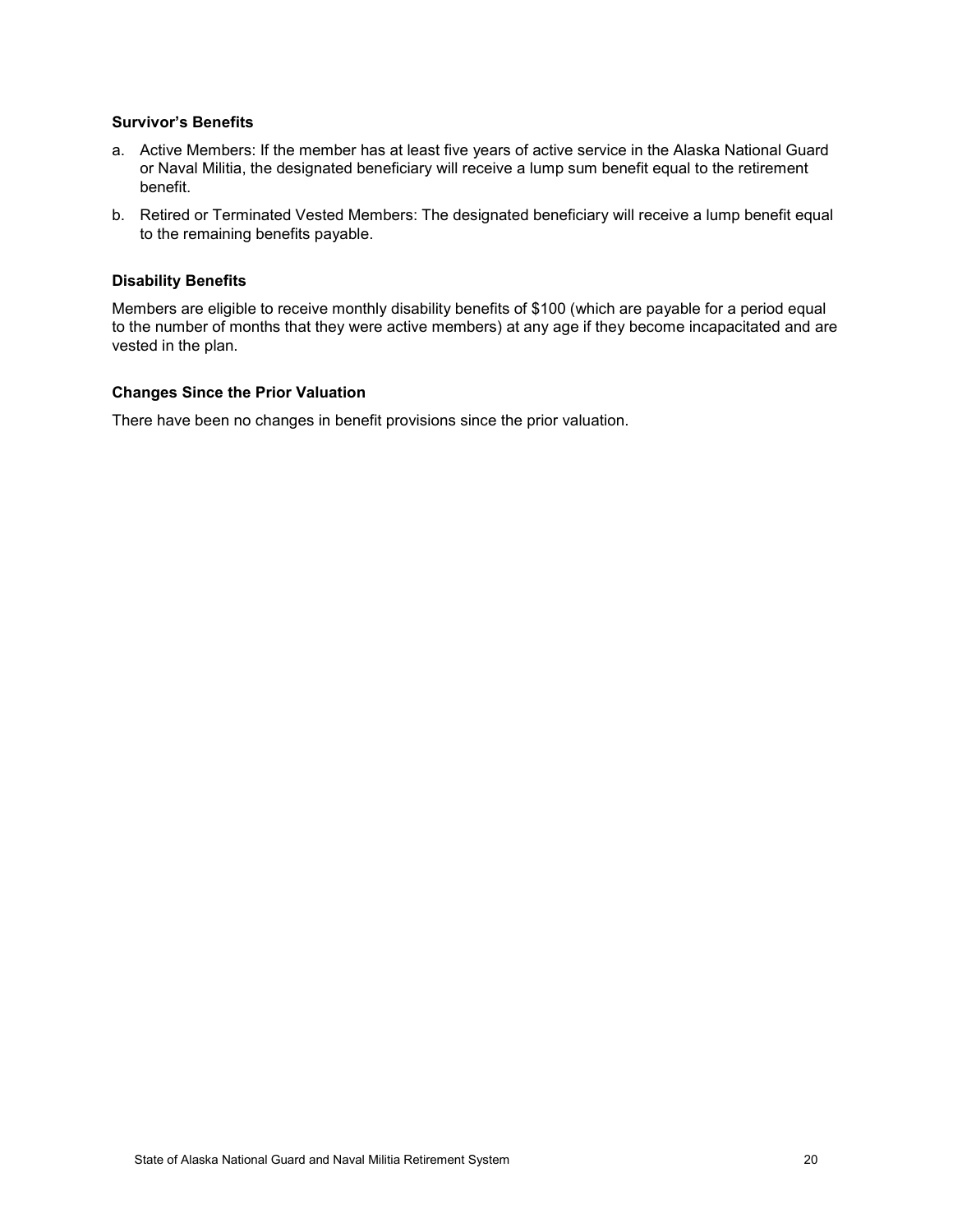## <span id="page-25-0"></span>Section 4.2: Description of Actuarial Methods and Valuation Procedures

## **Actuarial Method**

Liabilities and contributions shown in the report are computed using the Entry Age Normal Actuarial Cost Method (level dollar basis). Any funding surplus or unfunded accrued liability is amortized over 20 years less the average total military service of active members.

The actuarial accrued liability under this method at any point in time is the theoretical amount of the fund that would have been accumulated had annual contributions equal to the normal cost been made in prior years (it does not represent the liability for benefits accrued to the valuation date).

The unfunded actuarial accrued liability is the excess of the actuarial accrued liability over the actuarial value of system assets measured on the valuation date.

Under this method, differences between the actual experience and that assumed in the determination of costs and liabilities will emerge as adjustments in the unfunded actuarial accrued liability, subject to amortization.

## **Valuation of Assets**

Effective June 30, 2006, the asset valuation method recognizes 20% of the investment gain or loss in each of the current and preceding four years. This method was phased in over five years. Assets are initialized at market value as of June 30, 2006. All assets are valued at fair market value. Assets are accounted for on an accrued basis and are taken directly from financial statements audited by KPMG LLP. Valuation assets are constrained to a range of 80% to 120% of the market value of assets.

#### **Changes in Methods Since the Prior Valuation**

There have been no changes in methods since the prior valuation.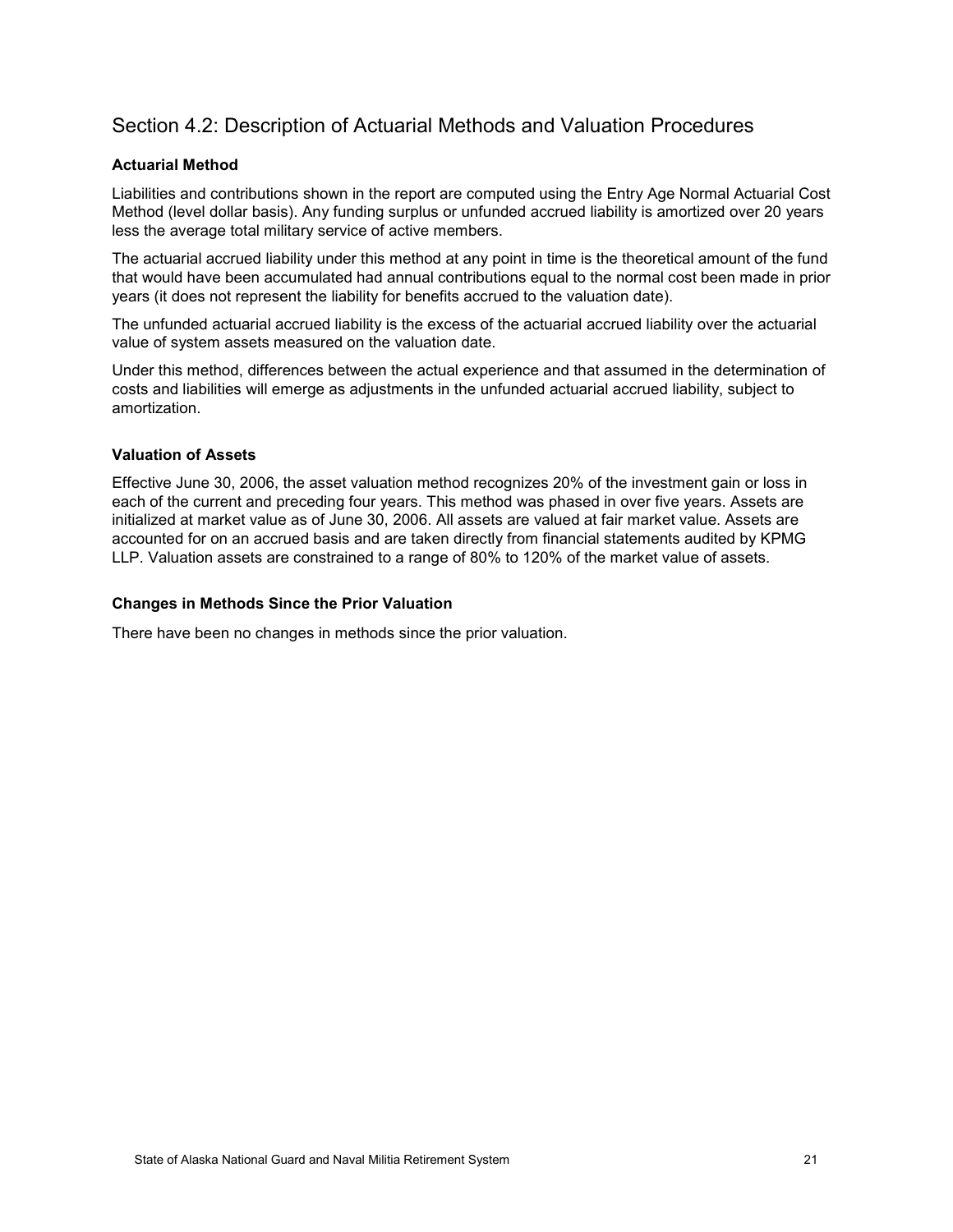## <span id="page-26-0"></span>Section 4.3: Summary of Actuarial Assumptions

## **Investment Return**

7.00% per year, net of investment expenses.

## **Mortality (Pre-Commencement)**

RP-2014 employee table, benefit-weighted, rolled back to 2006, and projected with MP-2017 generational improvement.

## **Mortality (Post-Commencement)**

91% of male and 96% of female rates of RP-2014 healthy annuitant table, benefit-weighted, rolled back to 2006, and projected with MP-2017 generational improvement.

## **Disability Mortality**

RP-2014 disabled table, benefit-weighted, rolled back to 2006, and projected with MP-2017 generational improvement.

## **Administrative Expenses**

The expense load is equal to the average of the prior 2 years' actual administrative expenses rounded to the nearest \$1,000 as follows:

| <b>Fiscal Year Ending June 30</b> | Amount        |
|-----------------------------------|---------------|
| 2019                              | 282.338       |
| 2020                              | 230,609       |
| Total                             | 512,947<br>\$ |
|                                   |               |
| Expense Load (Rounded)            | 256,000       |

## **Turnover**

Ultimate rates of turnover based upon the 2013-2017 actual experience. Sample rates are shown below.

|                              | <b>Select Rates of Turnover</b><br><b>During the First 5 Years</b><br>of Employment |          | <b>Ultimate Rates of Turnover</b><br><b>After the First 5 Years</b><br>of Employment |                  |
|------------------------------|-------------------------------------------------------------------------------------|----------|--------------------------------------------------------------------------------------|------------------|
| Year of<br><b>Employment</b> | <b>Unisex Rate</b>                                                                  | Aqe      | Male<br>Rate                                                                         | Female<br>Rate   |
| 1<br>2                       | 20.00%<br>10.00%                                                                    | 30<br>40 | 11.09%<br>9.09%                                                                      | 14.05%<br>11.52% |
| 3                            | 10.00%                                                                              | 50       | 4.89%                                                                                | 6.19%            |
| 4                            | 10.00%                                                                              |          |                                                                                      |                  |
| 5                            | 10.00%                                                                              |          |                                                                                      |                  |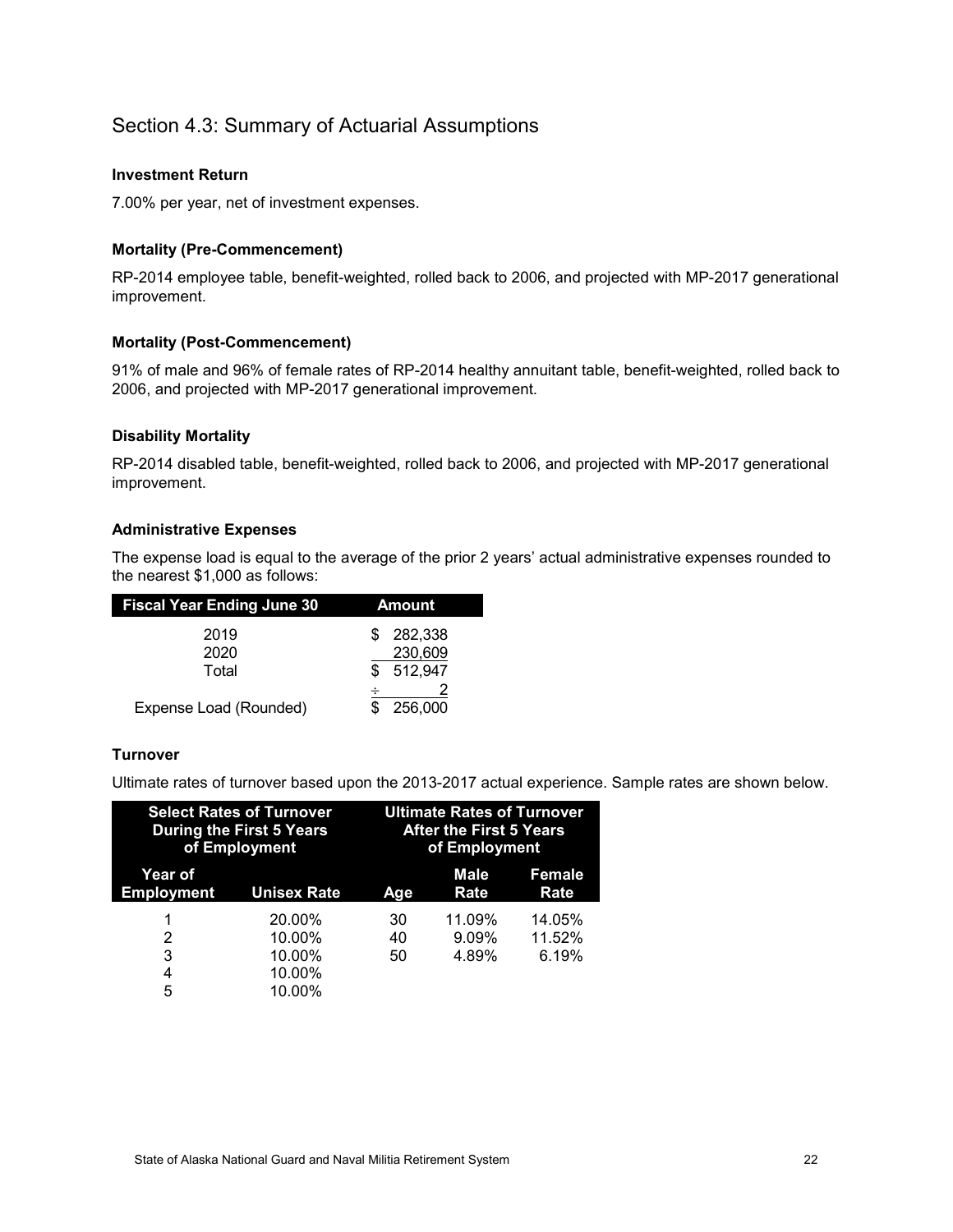## **Disability**

Incidence rates based upon the 2013-2017 actual experience of the State of Alaska Public Employees' Retirement System for the Peace Officer/Firefighter group.

| Aqe | <b>Male Rate</b> | <b>Female Rate</b> |
|-----|------------------|--------------------|
| 20  | 0.0179%          | 0.0112%            |
| 25  | 0.0374%          | 0.0234%            |
| 30  | 0.0570%          | 0.0356%            |
| 35  | 0.0679%          | 0.0425%            |
| 40  | 0.0822%          | 0.0514%            |
| 45  | 0.1157%          | 0.0723%            |
| 50  | 0.1714%          | 0.1071%            |
| 55  | 0.2954%          | 0.1846%            |
| 60  | 0.5110%          | 0.3194%            |

Sample rates are shown below.

## **Retirement**

Retirement rates based upon the 2013-2017 actual experience.

Active members are assumed to retire beginning at the earliest eligible retirement age according to the following rates:

| Age  | Rate | <b>Age</b> | Rate |
|------|------|------------|------|
| $51$ | 13%  | 58         | 45%  |
| 51   | 13%  | 59         | 50%  |
| 52   | 13%  | 60         | 55%  |
| 53   | 15%  | 61         | 60%  |
| 54   | 20%  | 62         | 60%  |
| 55   | 25%  | 63         | 60%  |
| 56   | 35%  | 64         | 60%  |
| 57   | 40%  | 65+        | 100% |

Vested Terminated members are assumed to retire at the later of current age or age 50 when electing an annuity, and at current age when electing a lump sum.

## **Form of Payment**

70% of members are assumed to elect a lump sum benefit. 30% of members are assumed to elect a monthly annuity with the number of payments equal to the number of months they were active in the plan. A lump sum of the remaining payments is paid if the member should die while receiving payments. Lump sums are calculated based on a 7% discount rate annuity certain factor.

## **Imputed Data**

Data changes from the prior valuation which are deemed to have an immaterial impact on liabilities and contributions are assumed to be correct in the current year's client data. Active and terminated members with a date of termination after the last date of hire are assumed to be terminated with status based on their amount of vesting service.

## **Changes in Assumptions Since the Prior Valuation**

The amount included in the Normal Cost for administrative expenses was changed from \$242,000 at June 30, 2018 to \$256,000 at June 30, 2020.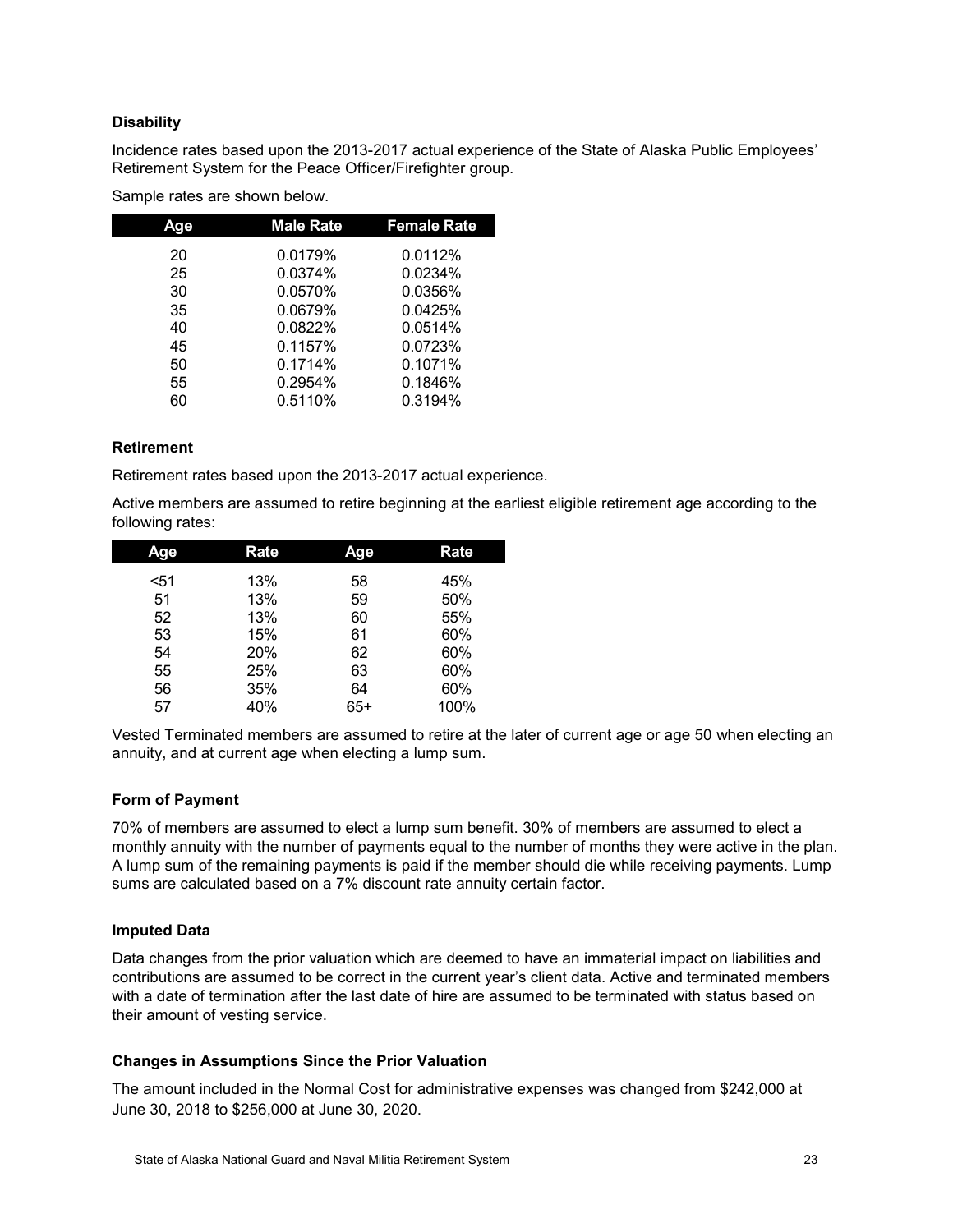# <span id="page-28-0"></span>**Section 5: Actuarial Standards of Practice No. 51**

Funding future retirement benefits prior to when those benefits become due involves assumptions regarding future economic and demographic experience. These assumptions are applied to calculate actuarial liabilities, current contribution requirements, and the funded status of the plans. However, to the extent future experience deviates from the assumptions used, variations will occur in these calculated values. These variations create risk to the plans. Understanding the risks to the funding of the plans is important.

Actuarial Standard of Practice No. 51 ("ASOP 51") requires certain disclosures of potential risks to the plan and provides useful information for intended users of actuarial reports that determine plan contributions or evaluate the adequacy of specified contribution levels to support benefit provisions.

Under ASOP 51, risk is defined as the potential of actual future measurements deviating from expected future measurements resulting from actual future experience deviating from actuarially assumed experience.

It is important to note that not all risk is negative, but all risk should be understood and accepted based on knowledge, judgement and educated decisions. Future measurements may deviate in ways that produce positive or negative financial impacts to the plan.

In the actuary's professional judgment, the following risks may reasonably be anticipated to significantly affect the pension plan's future financial condition and contribution requirements.

- Investment Risk potential that the investment return will be different than the 7.00% expected in the actuarial valuation
- Contribution Risk potential that the contribution actually made will be different than the actuarially determined contribution in the actuarial valuation
- Long-Term Return on Investment Risk potential that changes in long-term capital market assumptions or the plan's asset allocation will create the need to update the long-term return on investment assumption
- Longevity Risk potential that participants live longer than expected compared to the valuation mortality assumptions
- Other Demographic Risk potential that other demographic experience will be different than expected

The following information is provided to comply with ASOP 51 and furnish beneficial information on potential risks to the plan. **This list is not all-inclusive**; it is an attempt to identify the more significant risks and how those risks might affect the results shown in this report.

Note that ASOP 51 does not require the actuary to evaluate the ability or willingness of the plan sponsor to make contributions to the plan when due, or to assess the likelihood or consequences of potential future changes in law. In addition, this valuation report is not intended to provide investment advice or to provide guidance on the management or reduction of risk.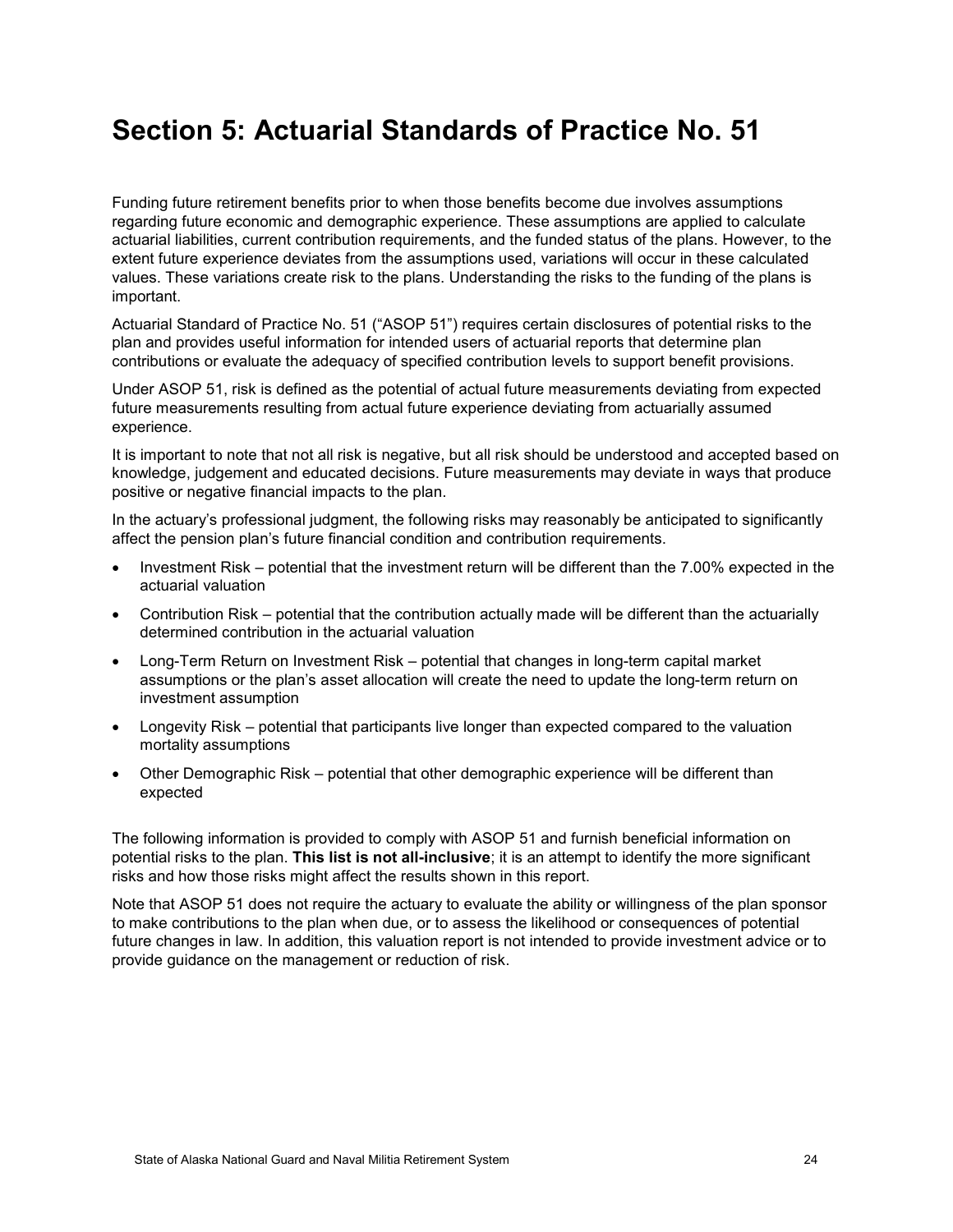## Assessment of Risks

## **Investment Risk**

Plan costs are very sensitive to the market return.

- Any return on assets lower than assumed will increase costs.
- The plan uses an actuarial value of assets that smooths gains and losses on market returns over a five-year period to help control some of the volatility in costs due to investment risk.
- Historical experience of actual returns is shown in Section 2.4 of this report. This historical experience illustrates how returns can vary over time.

## **Contribution Risk**

There is a risk to the plan when the actual contribution amount and the actuarially determined amount differ.

- If the actual contribution is lower than the actuarially determined contribution, the plan may not be sustainable in the long term.
- Any underpayment of the contribution will increase future contribution amounts to help pay off the additional Unfunded Actuarial Accrued Liability associated with the underpayment(s).

## **Long-Term Return on Investment Risk**

Inherent in the long-term return on investment assumption is the expectation that the current rate will be used until the last benefit payment of the plan is made. There is a risk that sustained changes in economic conditions, changes in long-term future capital market assumptions, or changes to the plan's asset allocations will necessitate an update to the long-term return on investment assumption used.

- Under a lower long-term return on investment assumption, less investment return is available to pay plan benefits. This may lead to a need for increased employer contributions.
- The liabilities will be higher at a lower assumed rate of return because future benefits will have a lower discount rate applied when calculating the present value.
- Historical experience of actual returns is shown in Section 2.4 of this report. The cumulative historical experience illustrates that although market returns have been above and below the assumed rate, the overall return during the time period was well below the 7% assumed and therefore the assumed rate, asset allocation, and future market expectations may need to be re-evaluated. A 1% decrease in the long-term return on investment assumption will increase the actuarial accrued liability by approximately 9%.

## **Longevity Risk**

Plan costs will be increased as participants are expected to live longer.

- Benefits are paid over a longer lifetime when life expectancy is expected to increase. The longer duration of payments leads to higher liabilities.
- Health care has been improving, which affects the life expectancy of participants. As health care improves, leading to longer life expectancies, costs to the plans could increase.
- The mortality assumption for the plan mitigates this risk by assuming future improvements in mortality. However, any improvement in future mortality greater than that expected by the current mortality assumption would lead to increased costs for the plan.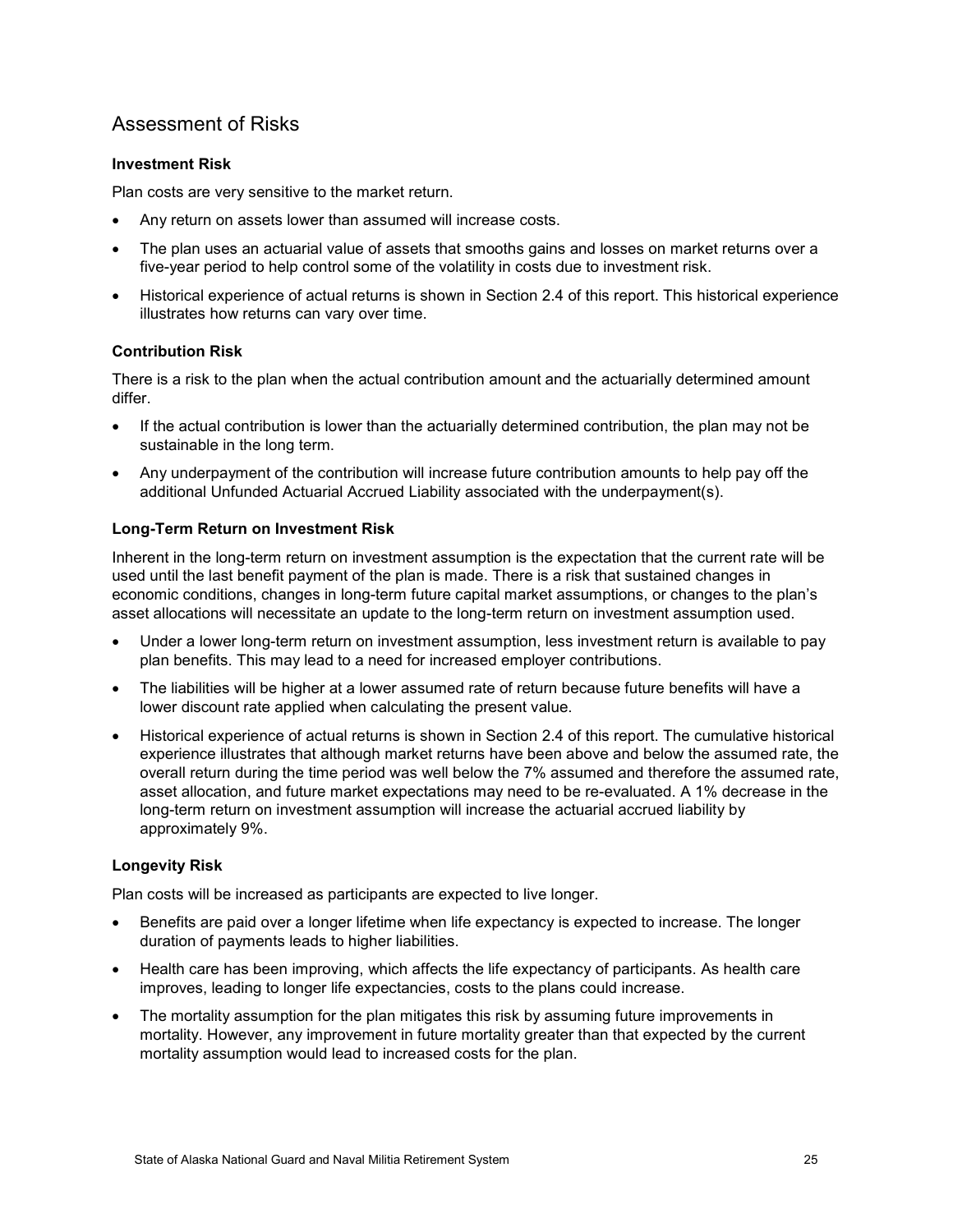## **Other Demographic Risk**

The plan is subject to risks associated with other demographic assumptions (e.g., retirement and termination assumptions). Differences between actual and expected experience for these assumptions tend to have less impact on the overall costs of the plan. The demographic assumptions used in the valuation are re-evaluated regularly as part of the 4-year experience studies to ensure the assumptions are consistent with long-term expectations.

## Historical Information

Monitoring certain information over time may help understand risks faced by the plan. Historical information is included throughout this report. Some examples are:

- Section 1.5 shows how the plan's funded status (comparison of actuarial accrued liabilities to actuarial value of assets) has changed over time.
- Section 2.4 shows the volatility of asset returns over time.

## Plan Maturity Measures

There are certain measures that may aid in understanding the significant risks to the plan.

| <b>Ratio of Retired Liability to Total Liability</b> | June 30, 2018 | <b>June 30, 2020</b> |              |  |
|------------------------------------------------------|---------------|----------------------|--------------|--|
| 1. Retiree and Beneficiary Accrued Liability         | 6.094.900     | -SG                  | 5.808.004    |  |
| 2. Total Accrued Liability                           | \$21.934.014  |                      | \$22.417.247 |  |
| 3. Ratio, $(1) \div (2)$                             | 27.8%         |                      | 25.9%        |  |

A high percentage of liability concentrated on participants in pay status indicates a mature plan (often a ratio above 60% - 65%). An increasing percentage may indicate a need for a less risky asset allocation, which may lead to a lower long-term return on asset assumption and increased costs. Higher percentages may also indicate greater investment risk as benefit payments may be greater than contributions creating an increased reliance on investment returns. This ratio should be monitored each year in the future.

|    | <b>Ratio of Cash Flow to Assets</b> | FYE June 30, 2018 FYE June 30, 2020 |   |            |
|----|-------------------------------------|-------------------------------------|---|------------|
|    | Contributions                       | \$<br>907.231                       | S | 860.686    |
| 2. | <b>Benefit Payments</b>             | 1,359,467                           |   | 1.641,475  |
| 3. | Cash Flow, (1) - (2)                | \$<br>(452, 236)                    | S | (780, 789) |
| 4. | <b>Fair Value of Assets</b>         | \$<br>39.418.117                    | S | 42,095,708 |
| 5. | Ratio, $(3) \div (4)$               | $(1.1\%)$                           |   | $(1.9\%)$  |

When this cash flow ratio is negative, more cash is being paid out than deposited in the trust. Negative cash flow indicates the trust needs to rely on investment returns to cover benefit payments and / or may need to invest in more liquid assets to cover the benefit payments. More liquid assets may not generate the same returns as less liquid assets, which can increase the investment risk. Currently, the low magnitude of the ratio implies there may already be enough liquid assets to cover the benefit payments, less investment return is needed to cover the shortfall, or only a small portion of assets will need to be converted to cash. Therefore, the investment risk is likely not amplified at this time. This maturity measure should be monitored in the future.